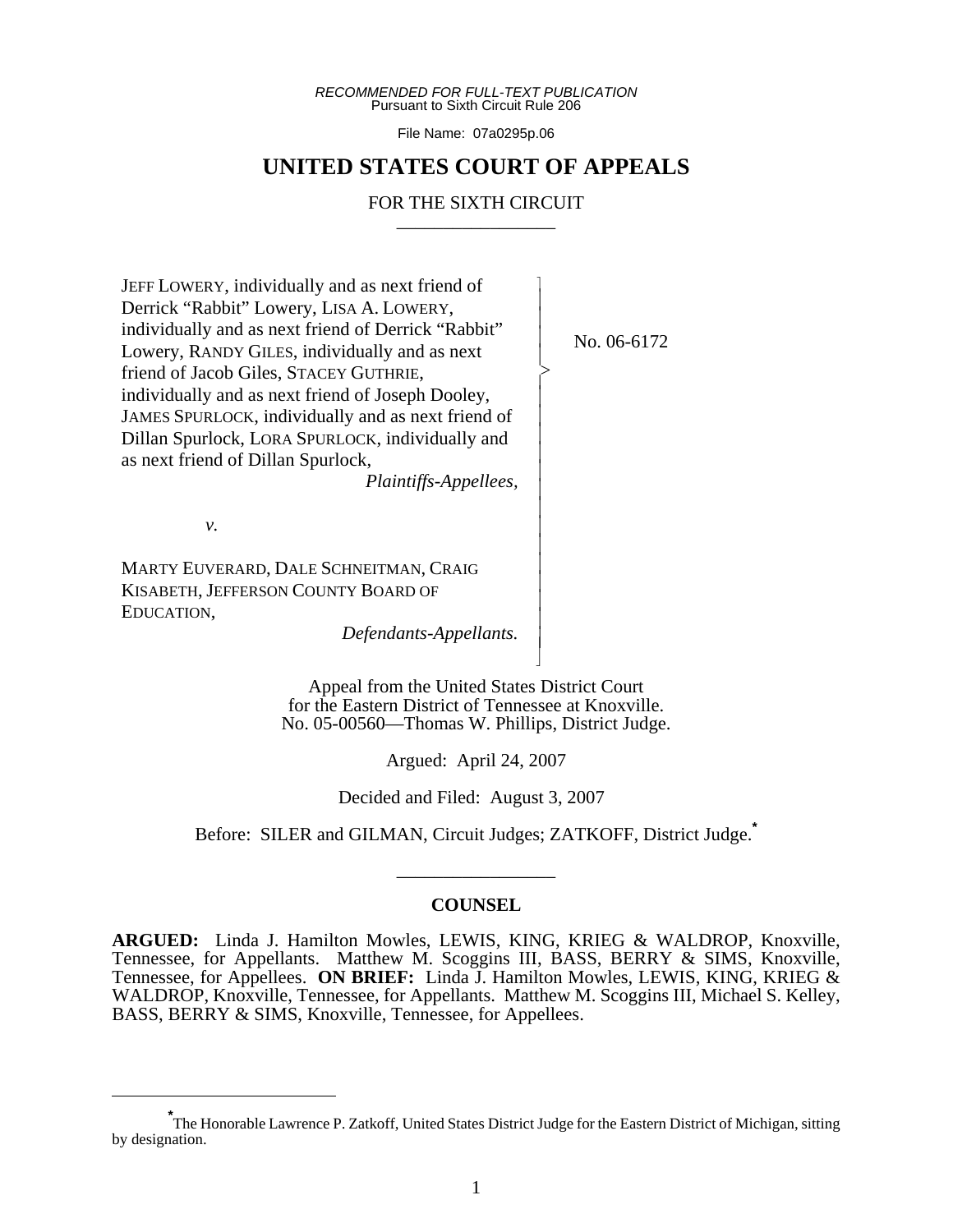ZATKOFF, D. J., delivered the opinion of the court, in which SILER, J., joined. GILMAN, J. (pp. 17-21), delivered a separate opinion concurring in the judgment.

### **OPINION \_\_\_\_\_\_\_\_\_\_\_\_\_\_\_\_\_**

**\_\_\_\_\_\_\_\_\_\_\_\_\_\_\_\_\_**

LAWRENCE P. ZATKOFF, District Judge. Plaintiffs brought suit in federal court after they were dismissed from their high school football team. Defendants brought a motion for summary judgment based on qualified immunity, which the district court denied. On appeal, Defendants argue that Plaintiffs' dismissal was permissible under the rule governing student speech set forth in *Tinker v. Des Moines Indep. Cmty. Sch. Dist.*, 393 U.S. 503 (1969). For the reasons set forth below, we **REVERSE** the district court's denial of Defendants' motion for summary judgment.

#### **I. BACKGROUND**

#### **A. Factual background**

Derrick Lowery, Jacob Giles, Joseph Dooley, and Dillon Spurlock (hereinafter "Plaintiffs") were students at Jefferson County High School in Tennessee during the 2005-06 school year.<sup>1</sup> All four were members of the Jefferson County varsity football team. Defendant Euverard became the head varsity football coach at Jefferson County in 2004. During the 2005 season, many of the Jefferson County football players, including Plaintiffs, became dissatisfied with Euverard's coaching methods. Plaintiffs allege that Euverard struck a player in the helmet, threw away college recruiting letters to disfavored players, humiliated and degraded players, used inappropriate language, and required a year-round conditioning program in violation of high school rules.

In early October of 2005, after discussions with Dooley and Lowery, Giles typed the following statement: "I hate Coach Euvard [sic] and I don't want to play for him." JA at 745. Giles and Dooley asked other players to sign the petition, which would be held until after the football season. Giles and Dooley intended to then give the petition to Defendant Schneitman, the principal of Jefferson County, in order to have Euverard replaced as head coach. JA at 580. Eighteen players eventually signed the petition, including Spurlock.

Euverard learned of the petition on October 7, 2005. Darren Whitehead, another player on the team, told Assistant Coach Ricky Upton about the petition, who then told Euverard. Euverard called an all-coaches meeting on October 9. Schneitman was also present at the meeting. At the meeting, the coaches discussed how to deal with the petition. The coaches decided to question the players individually to learn more about the petition.

When the players arrived for practice on October 10 they were told to sit in front of their lockers and remain quiet. Players were then taken one by one into an office in the weight room where they were interviewed by Euverard. Assistant Coach Brimer was also present in the office, taking notes. All the players were asked the same questions: (1) Have you heard about the petition?, (2) Did you sign it?, (3) Who asked you to sign it?, and (4) Do you want to play football with Coach Euverard as coach?

When Wesley Lee, a player who had signed the petition, was called for his interview, Lowery called out "are you alright?" Assistant Coach Pippenger then asked Lowery to come over.

<sup>&</sup>lt;sup>1</sup>The players' next friends brought suit on behalf of the players; for convenience the Court will refer to the players as Plaintiffs.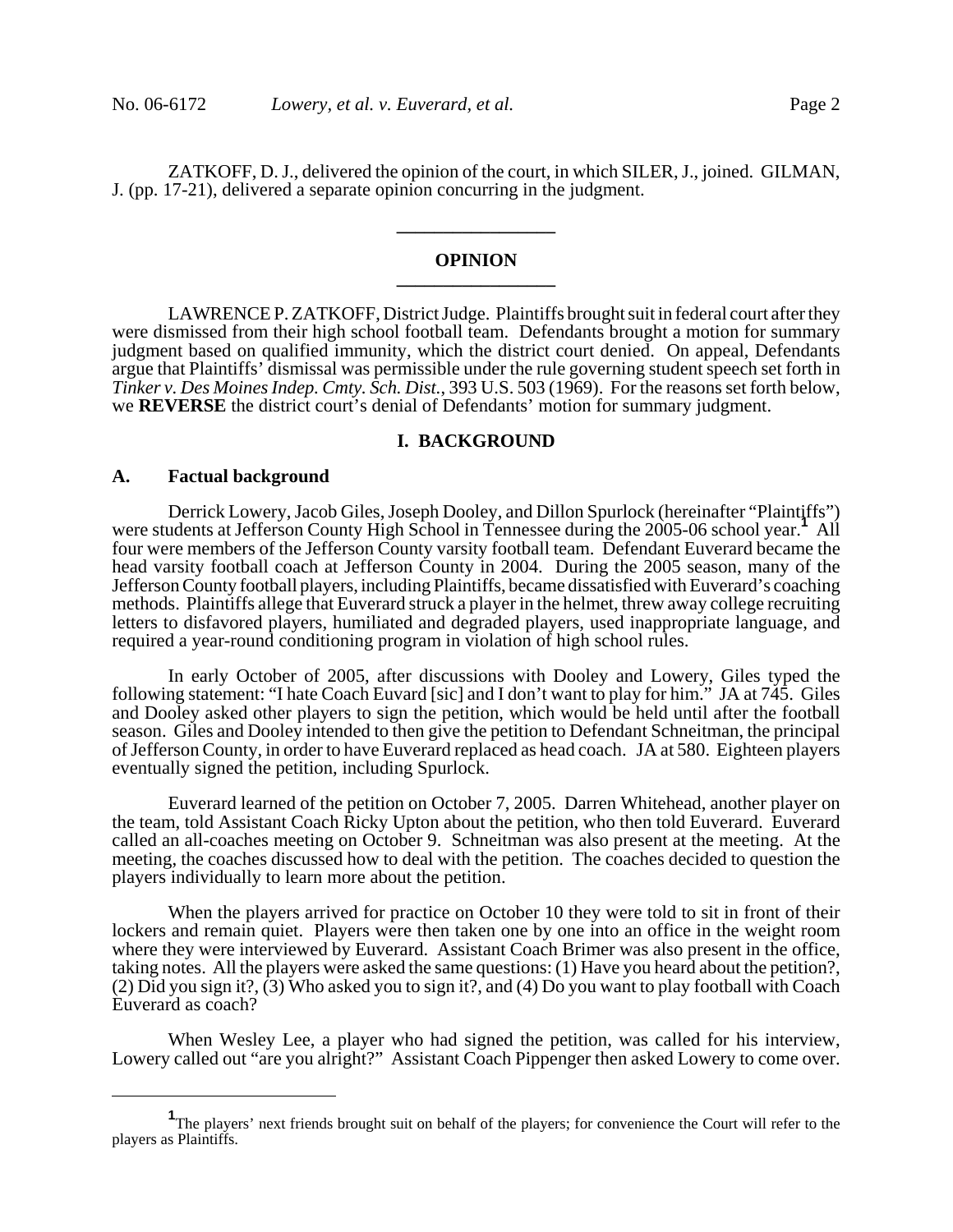At first Lowery refused, and then walked over to Pippenger. Lowery told Pippenger "don't put your hands on me," or words to that effect, and refused to go outside with Pippenger. Giles and Dooley then got up and stood by Lowery. Pippenger took the three of them into the weight room, and told Euverard about the situation. Euverard attempted to interview the three boys individually, but they said they would only meet with Euverard as a group. Euverard told them that if they were going to be that way, they could pick up their things and leave. Giles, Dooley, and Lowery gathered their belongings and left. As they were leaving, Dooley said to the other players "I know how much you hate him, and you guys need to leave with us right now." JA at  $67\overline{3}$ .

Spurlock was not at school on October 10. Euverard interviewed Spurlock on October 11, and Spurlock told Euverard that he signed the petition. Euverard asked Spurlock if he still felt that way, and Spurlock answered that he loved football. Euverard then asked Spurlock if he wanted to play football with Euverard as head coach. Spurlock said no, but that he wanted to play for Jefferson County. Euverard told Spurlock to get his stuff, and that he was no longer on the team. Players who signed the petition but apologized to Euverard and told him they wanted to play for him were allowed to remain on the team.

### **B. Procedural background**

Plaintiffs filed suit on December 9, 2005. The district court denied Defendants' motion for summary judgment based on qualified immunity on August 22, 2006, holding that there was an issue of fact regarding whether the petition disrupted the team. Defendants timely appealed the denial to this Court.

# **II. ANALYSIS**

#### **A. Standard of review**

A district court's denial of qualified immunity is reviewed *de novo*. *Blake v. Wright*, 179 F.3d 1003, 1007 (6th Cir. 1999).

### **B. Jurisdiction**

A denial of qualified immunity based on legal grounds is an appealable final decision within the meaning of 28 U.S.C. § 1291. *Sample v. Bailey*, 409 F.3d 689, 694 (6th Cir. 2005). However, a denial of qualified immunity based on evidentiary issues is not an appealable decision. *Id.* at 695. Plaintiffs argue that there are contested evidentiary issues regarding the real reason why they were dismissed from the football team.

Plaintiffs do not deny, however, their participation in the petition in question. Nor do Plaintiffs Lowery, Giles, and Dooley dispute their insubordinate actions during the team meeting on October 10, 2005. The amount of constitutional protection due the petition is a legal question properly before the Court on interlocutory appeal.

### **C. Application of** *Tinker* **to the petition**

A two-part test is used to determine if a government official is entitled to qualified immunity. First, the Court must determine if the official's conduct violated a constitutional right. If this question is answered in the affirmative, the Court must determine if the right was clearly established at the time of the violation. *Garretson v. City of Madison Heights*, 407 F.3d 789, 796 (6th Cir. 2005). Thus, the Court must first determine if Plaintiffs' First Amendment rights were violated when they were dismissed from the football team.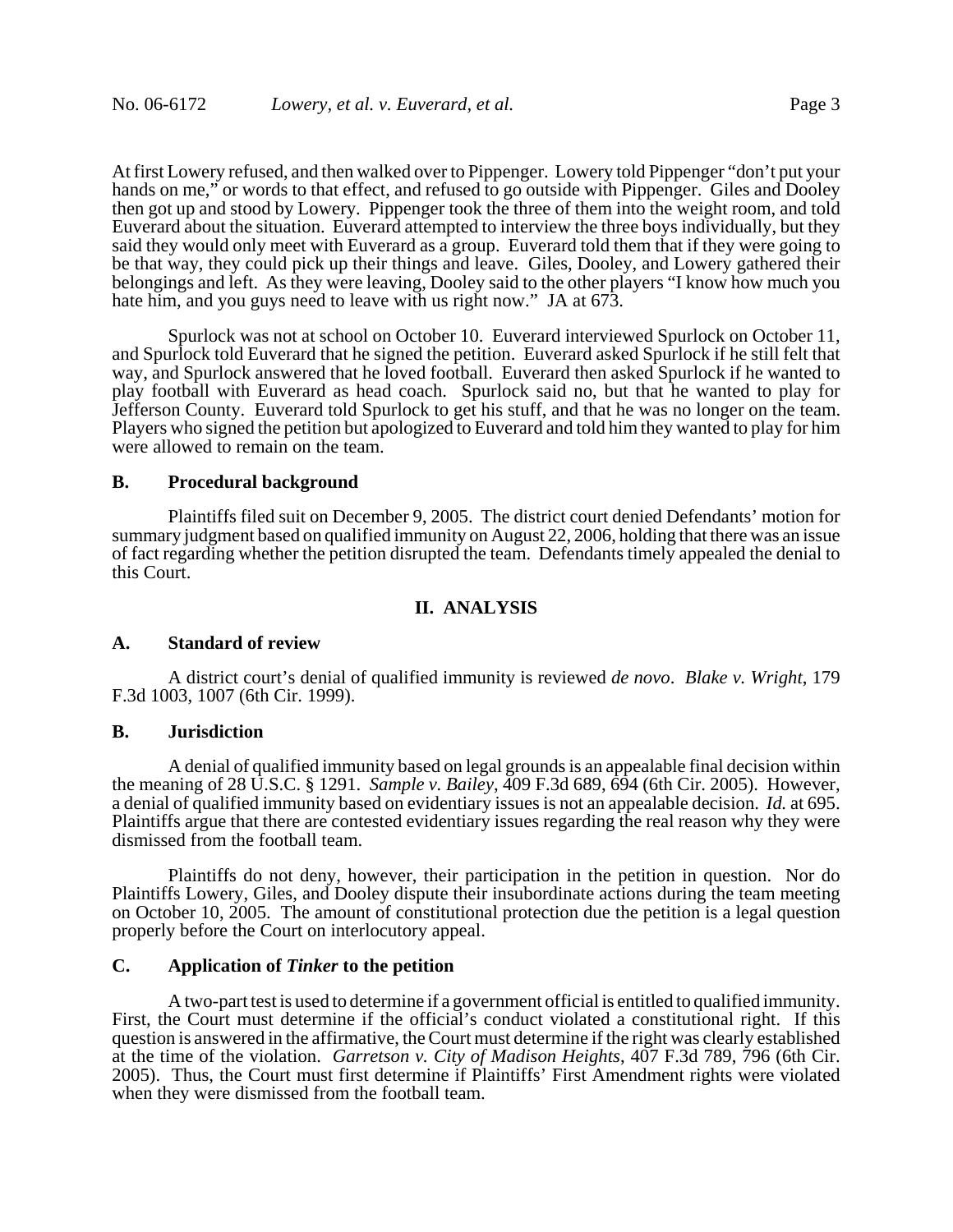In the 1986 movie *Hoosiers*, Gene Hackman plays Norman Dale, the new basketball coach at a small Indiana high school. On the first day of practice Dale makes an introductory speech to the players. All of the players attentively listen to Dale except two, who are talking to each other. Dale notices the two players talking, and the following dialogue ensues:

Dale: Basketball is a voluntary activity. It's not a requirement. If any of you feel you don't want to be on the team, feel free to leave right now. Did you hear what I just said?

Player: Me?

Dale: Yes, you.

Player: Sure, I'm just kinda curious to know when we start.

Dale: We start when I say so.

Player: Ok, would you kinda let me know, 'cause I'm kinda getting tired of standing.

Dale: Alright. Out. Out of here. Right now.

The two players then leave the gym. Shortly thereafter one of the players returns with his father, who informs Dale that his son has something to say. The player apologizes to Dale and asks for a second chance. Dale accepts the apology and tells the player to suit up. The other player is not heard from again.

The movie takes place in the 1950s, before the Supreme Court case of *Tinker v. Des Moines Indep. Cmty. Sch. Dist.*, 393 U.S. 503 (1969), which held that the First Amendment does not stop "at the schoolhouse gate." *Id.* at 507. Assuming that *Tinker* was in force at the time of *Hoosiers*, would the players have a First Amendment claim against Coach Dale? That hypothetical case is not before the Court, but the instant case, although it contains different facts, presents a similar question: what is the proper balance between a student athlete's First Amendment rights and a coach's need to maintain order and discipline?

The contour of First Amendment protection given to speech depends upon the context. For example, it is beyond question that citizens have a First Amendment right to criticize the government's military policy. However, does this mean that an enlisted soldier has a First Amendment right to be disrespectful towards his commanding officer? To ask that question is to answer it. Likewise, citizens have a First Amendment right to criticize a particular government official, but that right is circumscribed when the citizen works for the official. *See Connick v. Meyers*, 561 U.S. 138 (1983).

The First Amendment rights of students are also limited. Of course, it is axiomatic that students do not "shed their constitutional rights to freedom of speech or expression at the schoolhouse gate." *Tinker*, 393 U.S. at 507. However, the Supreme Court has also held that "the constitutional rights of students in public school are not automatically coextensive with the rights of adults in other settings." *Bethel Sch. Dist. v. Fraser*, 478 U.S. 675, 682 (1986). Furthermore, the constitution does not compel "school officials to surrender control of the American public school system to public school students." *Id.* at 686 (quoting *Tinker*, 393 U.S. at 526 (Black, J., dissenting)).

The limitation on students' First Amendment rights derives from the mission of the public school system. "The primary duty of school officials and teachers . . . is the education and training of young people. . . . Without first establishing discipline and maintaining order, teachers cannot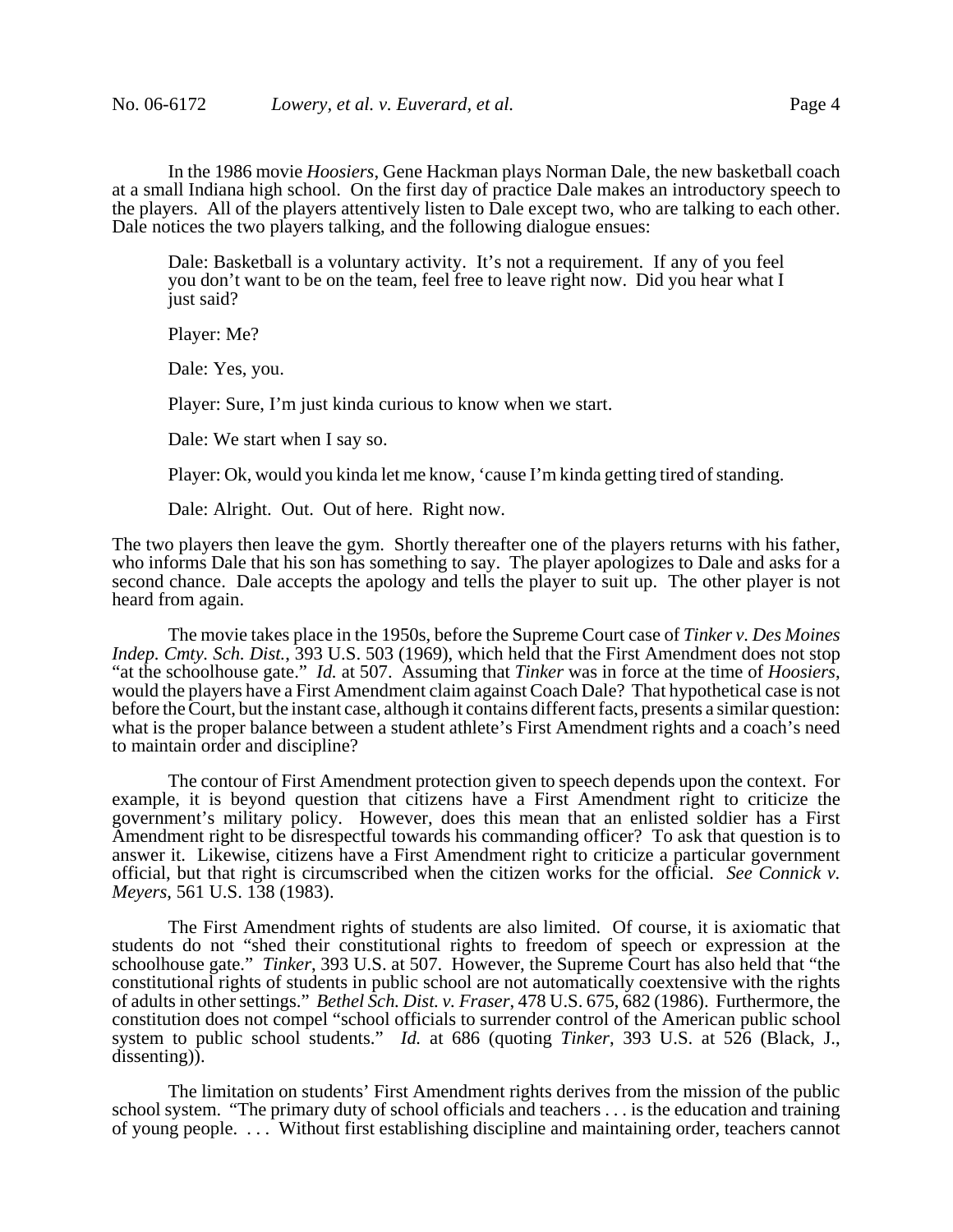begin to educate their students." *N.J. v. T. L.O.*, 469 U.S. 325, 350 (1985) (Powell, J., concurring). Public schools are necessarily not run as a democracy. Schools exist to provide a forum whereby those with wisdom and experience (the teachers) impart knowledge to those who lack wisdom and experience (the students). Unlike our system of government, the authority structure is not bottomup, but top-down. The authority of school officials does not depend upon the consent of the students. To threaten this structure is to threaten the mission of the public school system.

However, while public schools are not run as democracies, neither are they run as Stalinist regimes. Students do have First Amendment rights, and school officials do not have unfettered authority to regulate student speech. The Supreme Court has established three frameworks for evaluating student speech: (1) vulgar and obscene speech is governed by *Bethel School Dist. v. Fraser*, 478 U.S. 675 (1986); (2) school-sponsored speech is governed by *Hazelwood v. Kuhlmeier*, 484 U.S. 260 (1988); and (3) all other speech is governed by *Tinker*.

The parties agree that the instant case is governed by *Tinker*. Pursuant to *Tinker*, school officials may regulate speech that materially and substantially interferes "with the requirements of appropriate discipline in the operation of the school." *Tinker*, 393 U.S. at 513. However, *Tinker* does not prescribe a uniform, "one size fits all" analysis. The Court must consider the content and context of the speech, and the nature of the school's response.

The speech in question in this case occurred in the context of a high school football program. It is well-established that students do not have a general constitutional right to participate in extracurricular athletics. *See Brentwood Academy v. Tennessee Secondary Sch. Athletic Ass'n*, 180 F.3d 758, 763 (6th Cir. 1999), *rev'd on other grounds*, 531 U.S. 288 (2001); *Alerding v. Ohio High School Athletic Ass'n.*, 779 F.2d 315 (6th Cir 1985); *Angstadt v. Midd-West Sch. Dist.*, 377 F.3d 338 (3d Cir 2004); *Niles v. University Interscholastic League*, 715 F.2d 1027 (5th Cir. 1983). As this Court has noted, "[t]he main purpose of high school is to learn science, the liberal arts and vocational studies, not to play football and basketball." *Crocker v. Tennessee Secondary Sch. Athletic Ass'n*, 980 F.2d 382, 387 (6th Cir. 1992).

The Supreme Court has held that student athletes are subject to more restrictions than the student body at large. *Vernonia Sch. Dist. 47J v. Acton*, 515 U.S. 646, 657 (1995). This greater degree of oversight is due to the differing natures of the classroom and playing field. One of the purposes of education is to train students to fulfill their role in a free society. Thus, it is appropriate for students to learn to express and evaluate competing viewpoints. The goal of an athletic team is much narrower. Of course, students may participate in extracurricular sports for any number of reasons: to develop discipline, to experience comradery and bonding with other students, for the sheer "love of the game," etc. Athletic programs may also produce long-term benefits by distilling positive character traits in the players. However, the immediate goal of an athletic team is to win the game, and the coach determines how best to obtain that goal. As this Court has recognized:

Unlike the classroom teacher whose primary role is to guide students through the discussion and debate of various viewpoints in a particular discipline, [the role of a coach] is to train his student athletes how to win on the court. The plays and strategies are seldom up for debate. Execution of the coach's will is paramount.

*Dambrot v. Central Mich. Univ.*, 55 F.3d 1177, 1190 (6th Cir. 1995).

 The above considerations require the Court to carefully frame the issue for determination in the instant case. The issue is not whether the Court approves of Euverard's methods, or whether it thinks Plaintiffs' dismissal from the team was fair. The Supreme Court has held that:

It is not the role of the federal courts to set aside decisions of school administrators which the court may view as lacking a basis in wisdom or compassion. . . . The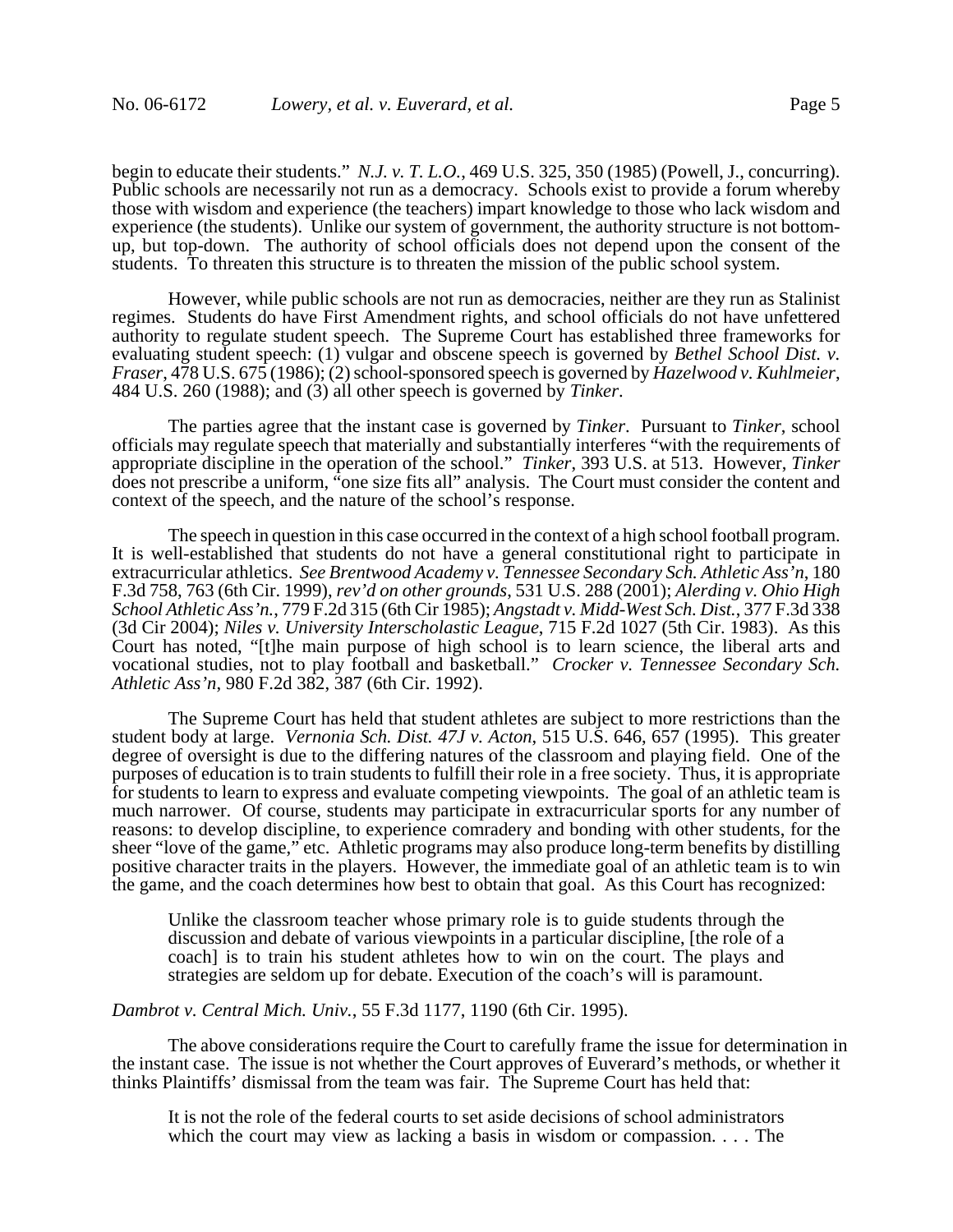system of public education that has evolved in this Nation relies necessarily upon the discretion and judgment of school administrators and school board members, and § 1983 was not intended to be a vehicle for federal-court corrections of errors in the exercise of that discretion which do not rise to the level of violations of specific constitutional guarantees.

# *Wood v. Strickland*, 420 U.S. 308, 326 (1975).

Plaintiffs suggest that the issue is whether it is permissible for school officials to engage in viewpoint discrimination against student athletes. However, this formulation is overly abstract, and also misleading. This case is not primarily about Plaintiffs' right to express their opinions, but rather their alleged right to belong to the Jefferson County football team on their own terms. The specific question presented by this case is whether Plaintiffs had a right to remain on the football team after participating in a petition that stated "I hate Coach Euvard [sic] and I don't want to play for him."

Plaintiffs rely primarily on *Pinard v. Clatskanie Sch. Dist. 6J*, 467 F.3d 755 (9th Cir. 2006), and *Seamons v. Snow*, 206 F.3d 1021 (10th Cir. 2000). In *Pinard*, high school basketball players alleged they had been physically and psychologically intimidated by their coach. Aware of the players' dissatisfaction, the coach told them "if they wanted him to quit, they should say so, and he would resign." *Pinard*, 467 F.3d at 760. In response, the players prepared and signed a petition calling for the resignation of the coach. All the players except the coach's son signed the petition. The players then refused to participate in the next basketball game, and were dismissed from the team. The Ninth Circuit held that the players' petition was permitted by *Tinker*, but not the refusal to participate in the game. *Id.* at 768-69.

In *Seamons*, a high school football player was attacked by four of his teammates and tied to a towel rack with highly adhesive athletic tape. Another teammate brought one of the player's exgirlfriends into the locker room to watch the proceedings. The player reported the incident to the police and school authorities. The coach told the player he needed to apologize to the team for reporting the incident. When he refused, he was dismissed from the team. The Tenth Circuit overruled the district court's grant of summary judgment for the defendants, holding that there were genuine issues of material fact regarding whether the player's First Amendment rights were violated.

Defendants rely primarily on *Wildman v. Marshalltown*, 249 F.3d 768 (8th Cir. 2001). In *Wildman*, a high school basketball player was upset by her coach's failure to promote her to the varsity team. She distributed a letter to her teammates, containing the following language:

I think that we have to fight for our position. Am I the only one who thinks that some of us should be playing Varsity or even JV? We as a team have to do something about this. I want to say something to Coach Rowles. I will not say anything to him without the whole teams [sic] support. He needs us next year and the year after and what if we aren't there for him? It is time to give him back some of the bullshit that he has given us. We are a really great team and by the time we are seniors and we ALL have worked hard we are going to have an AWESOME season. We deserve better then [sic] what we have gotten. We now need to stand up for what we believe in!!!

*Id.* at 770. After the coach became aware of the letter, he demanded that the player apologize. The player refused, and was dismissed from the team. The player argued that the letter was protected by *Tinker*, because it "was a personal communication to other students containing her personal expression." *Id.* at 771. The school officials argued that they had an interest in affording the team "an educational environment conducive to learning team unity and sportsmanship and free from disruptions and distractions that could hurt or stray the cohesiveness of the team." *Id.* The Eighth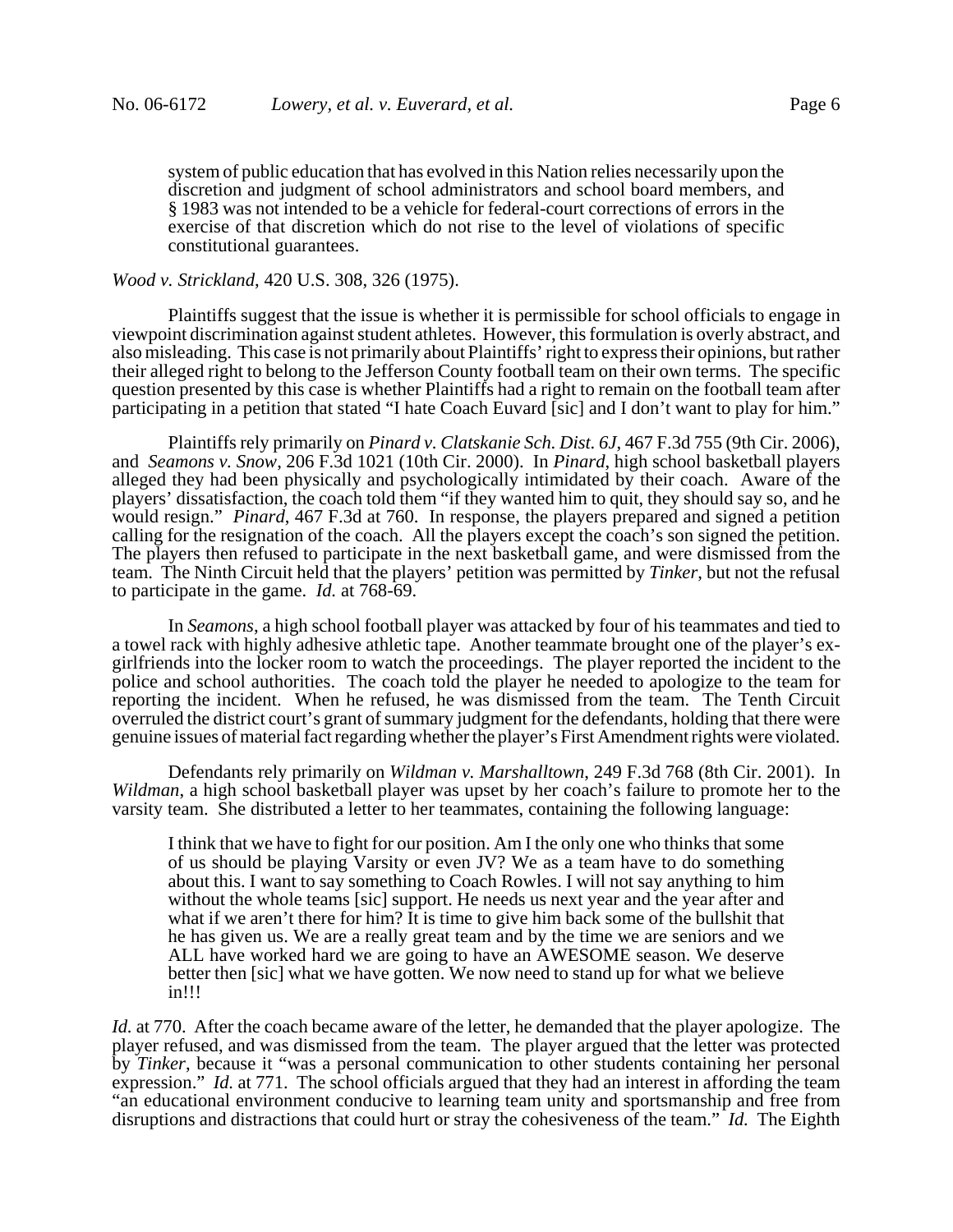Circuit held that the player's letter constituted "insubordinate speech toward her coaches." *Id.* at 772. The Eighth Circuit further held that:

The school did not interfere with Wildman's regular education. A difference exists between being in the classroom, which was not affected here, and playing on an athletic team when the requirement is that the player only apologize to her teammates and her coach for circulating an insubordinate letter. We agree with the district court's conclusions that the letter did suggest, at the least, that the team unite in defiance of the coach (where Wildman wrote that the coach "needs us next year and the year after and what if we aren't there for him?" and "it is time to give him back some of the bullshit that he has given us" and "we now need to stand up for what we believe in" and "I think that we have to fight for our position") and that the actions taken by the coaches in response were reasonable. Moreover, coaches deserve a modicum of respect from athletes, particularly in an academic setting.

### *Id.*

Plaintiffs argue that the problem with the *Wildman* letter was the use of the word "bullshit," but that is not an accurate summation of the Eighth Circuit's reasoning. The Eighth Circuit did cite the word "bullshit" as an example of the letter's inappropriateness, but also noted that the suggestion that the team unite in defiance of the coach was insubordinate. The Eighth Circuit cited both *Tinker* and *Fraser* (which governs obscene speech), and did not specify which framework it was using. However, the district court opinion, which the Eighth Circuit affirmed, found that the letter "materially interfered [with] or substantially disrupted a school activity," which is the *Tinker* standard.

Under Plaintiffs' reasoning, the *Wildman* letter would have acceptable had it not contained the word "bullshit," and the instant petition is acceptable because it does not contain any obscenity. However, this conclusion elevates form over substance, and misses the point of the Eighth Circuit's reasoning. Even if the *Wildman* letter had not contained obscenity, the suggestion that the team unite in defiance of the coach would still have been insubordinate. Likewise, the instant petition constituted a direct challenge to Coach Euverard's authority. While the instant petition does not contain obscenity, it does contain strong language: "I hate Coach Euvard [sic]." "Hate" is one of the strongest words in the English language, and carries particularly negative connotations: crimes motivated by bigotry are termed "hate" crimes.

Furthermore, the instant petition contained a stronger challenge to the coach's authority than the *Wildman* letter. Plaintiff Giles, who typed the petition, stated that purpose of the petition was to have Euverard replaced as head coach. JA at 580. In contrast, while the *Wildman* author was clearly dissatisfied with her coach's decisions, there is no indication that she wanted to have the coach fired, and she stated that she was not advocating a strike or boycott. *Wildman*, 249 F.3d at 770. The *Wildman* author also stated that she would not say anything to the coach without the whole team's support.

Both *Seamons* and *Pinard* present very different scenarios. The player in *Seamons* did not attempt to have his coach fired; he reported a serious matter, an assault, to the authorities. In *Pinard*, the players prepared a petition calling for their coach's resignation after he invited them to say if they wanted him to quit, and the coach *did not dispute* the players' claim that the petition was not disruptive. This is a crucial distinction from the instant case: the coach in *Pinard* voluntarily put his authority into play, so to speak. This is entirely consistent with the top-down authority structure discussed above: coaches have the prerogative to open up the question of their authority if they so choose. But this does not mean that the players have a corresponding right to unilaterally undertake a referendum on the coach's authority. Creating the latter right would be tantamount to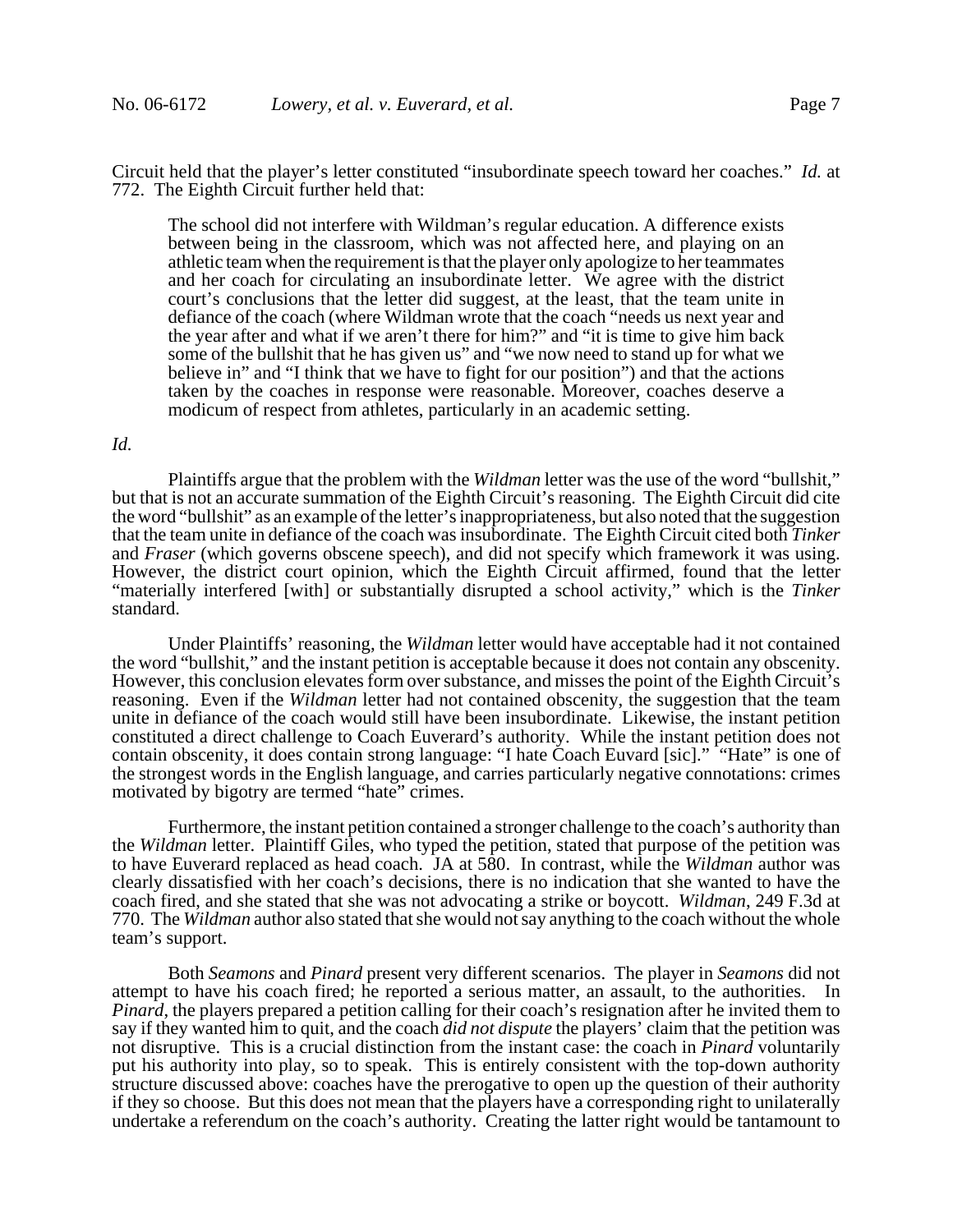establishing a bottom-up authority structure for high school athletics. A high school athletic team could not function smoothly with an authority structure based on the will of the players. As this Court has recognized, the team's "plays and strategies are seldom up for debate. Execution of the coach's will is paramount." *Dambrot*, 55 F.3d at 1190. Thus, the facts of the instant case are far more analogous to *Wildman* than to *Seamons* or *Pinard*, supporting the conclusion that there was no constitutional violation in Plaintiffs' dismissal from the football team.

Plaintiffs argue that Defendants are not entitled to summary judgment because there is an issue of fact regarding whether the petition substantially disrupted the team. In support of this argument, Plaintiffs point to their claim that the petition did not in fact disrupt the team. However, this argument misapplies the *Tinker* standard: *Tinker* does not require school officials to wait until the horse has left the barn before closing the door. Nor does *Tinker* "require certainty that disruption will occur." *Pinard*, 467 F.3d at 767.

This principle is illustrated in the Ninth Circuit case *Lavine v. Blaine Sch. Dist.*, 257 F.3d 981 (9th Cir. 2001). A high school student handed in a poem depicting, in the first person, a shooting massacre at the school. The student had previous disciplinary problems, and had told a school counselor his thoughts about suicide. The school contacted the police department and a psychiatrist from the Community Mental Health Crisis Line. A deputy sheriff went to the student's home to evaluate him. The student told the deputy that "he had no access to weapons and had no intention of carrying out any of the acts in the poem." *Id.* at 985. The student's mother assured the deputy that the student "had no access to weapons and was not a danger to himself or others." *Id.* The deputy concluded that there was no probable cause to have the student involuntarily committed for psychological evaluation, and reported his observations to the psychiatrist.

Based on his conversations with the deputy and school officials, the psychiatrist concluded that, in his professional opinion, "there were insufficient grounds for anyone to make a determination that [the student] was in imminent danger of causing serious harm to himself or others." *Id.* Accordingly, the psychiatrist concurred with the deputy's decision to not commit the student. However, after meeting and discussing the situation, school officials decided to order the emergency expulsion of the student. The student subsequently filed suit.

The district court denied the school's motion for summary judgment on the issue of whether the emergency expulsion violated the student's First Amendment rights. On appeal, the Ninth Circuit reversed. The Ninth Circuit noted that:

In retrospect, it may appear that, as [the student's] mother predicted, the school overreacted. [The student] very well may have been using his poetry to explore the disturbing topic of school violence and chose to do so through the perspective of a suicidal mass murderer. In fact, [the student] strongly contends this was all he was doing and that he had no intention of hurting himself or others.

*Id.* at 991. However, the Ninth Circuit also noted that schools have a duty to prevent disturbances, and "forecasting disruption is unmistakably difficult to do." *Id.* at 989. The Ninth Circuit further noted that "*Tinker* does not require certainty that disruption will occur," and held that based on the circumstances, it was reasonable for school officials "to forecast a substantial disruption of or material interference with school activities." *Id.* at 989, 992.

The circumstances in *Lavine* were far graver than those in the instant case. However, *Lavine* is relevant because it demonstrates the proper application of the *Tinker* standard. If *Tinker* required certainty that disruption would occur, the school in *Lavine* would not have been entitled to summary judgment, as a deputy and psychiatrist concluded that there were insufficient grounds to determine that the student posed a threat to himself or others. However, *Tinker* does not require certainty, only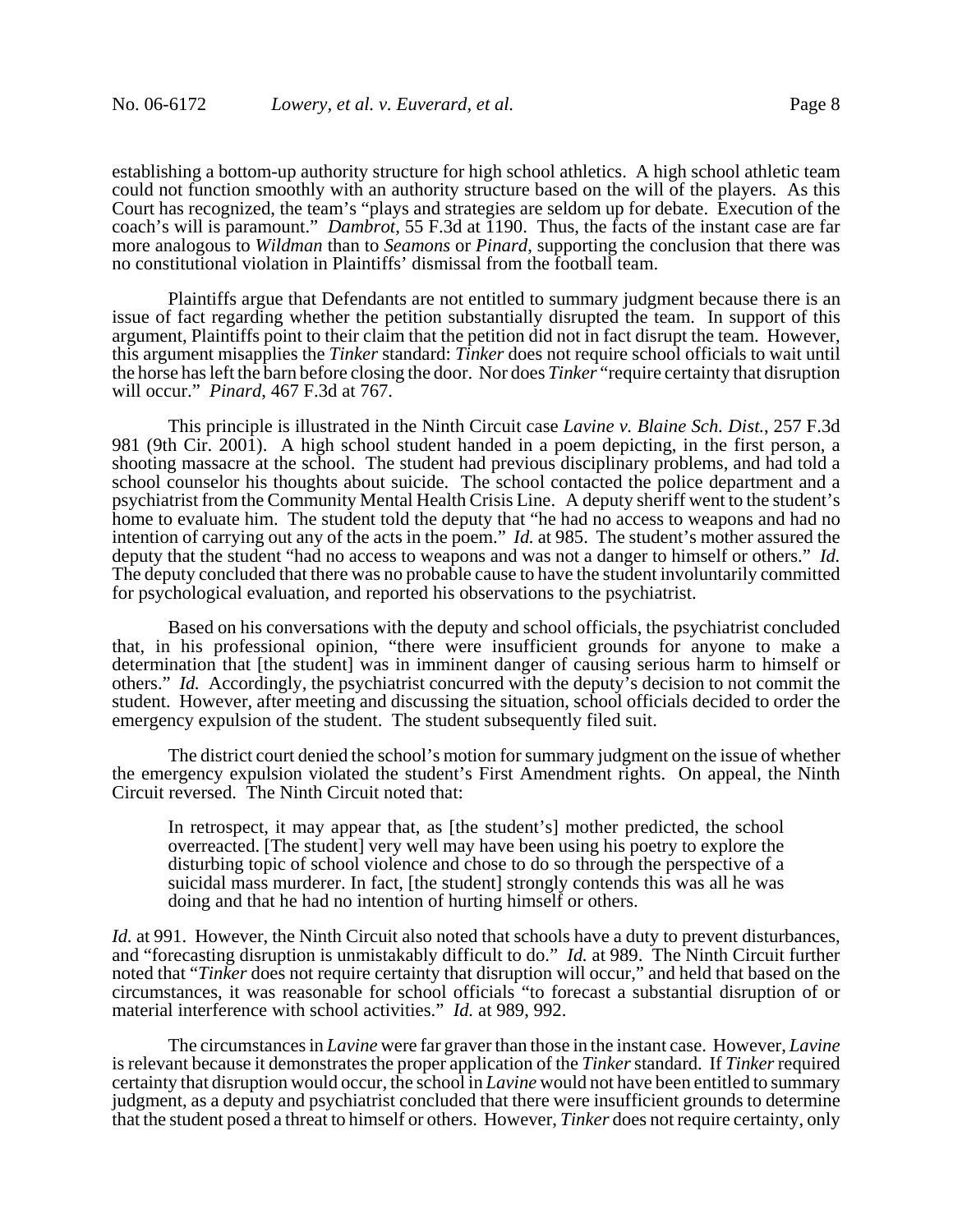that the forecast of substantial disruption be reasonable. Thus, Plaintiffs' self-serving claim that the petition did not substantially disrupt the team does not preclude a grant of summary judgment for Defendants.

Plaintiffs argue that the Court may not rely on Defendants' self-serving claims. However, this argument again misunderstands the *Tinker* standard. This case does not hinge on a "he said/she said" conflict, because *Tinker* does not require disruption to have actually occurred. Thus, the Court need not choose between dueling sets of self-serving statements regarding the existence of disruption. Rather, the Court must evaluate the circumstances to determine if Defendants' forecast of substantial disruption was reasonable. This principle is further illustrated in this Court's recent decision in *D.B. v. Lafon*, No. 06-5982, 2007 U.S. App. LEXIS 3886 (6th Cir. 2007). The plaintiffs brought suit after they were prohibited from wearing clothing depicting the Confederate flag to school. The district court denied the plaintiffs' motion for a preliminary injunction, finding that they could not demonstrate a likelihood of success on the merits. On appeal, the plaintiffs argued that the district court erred in focusing on the *potential* for disruption. *Id.* at \*10. However, this Court noted a history of racial tension at the school, and held that:

Even assuming that no students' wearing of that symbol had caused a disruptive incident in the past, the district court nonetheless reasonably could conclude that displays of the Confederate flag would be likely to lead to unrest in the future. Such a determination is not erroneous as either a factual finding or a *legal conclusion*.

*Id.* at \*12-13 (emphasis added). This Court also noted that although a brawl had not broken out over the flag, the school was not obligated to sit and wait for one before acting. *Id.* at 17 (citing *West v. Derby Unified Sch. Dist. No. 260*, 206 F.3d 1358, 1366 (10th Cir. 2000)).

Likewise, Defendants in the instant case were not obligated to wait until the petition substantially disrupted the team before acting, nor are they now required to demonstrate that it was certain that the petition would substantially disrupt the team. Rather, Defendants must show that it was reasonable for them to forecast that the petition would disrupt the team.

A member of the Jefferson County football team testified that a situation where players said they hated the coach and didn't want to play for him would have a substantially negative effect on a football team. Statements of that sort harm team unity, by dividing teammates into groups who support the coach and groups who don't. JA at 686. Assistant Coach Brimer also testified that a group of players saying they hated the coach could definitely break apart a team. JA at 640.

Plaintiffs argue that the petition was not disruptive because they did not intend to present it to school officials until after the football season. However, Plaintiffs were circulating the petition amongst the team during the season; it is unrealistic to claim that there was no effect on the team simply because Plaintiffs intended to delay the presentation of the petition. Furthermore, the petition did in fact "become public" before the end of the season, and to argue that the coaches were prohibited from taking action because Plaintiffs did not intend them to know about it is to ignore the realities of the situation. The petition was admittedly part of a campaign to have Euverard fired, and he was not required to wait until the campaign was complete before acting.

Plaintiffs also argue that Defendants' fears regarding unity are too generalized to support a forecast that the petition would disrupt the team, and that they must provide more specific evidence. This argument is unpersuasive; abstract concepts like team morale and unity are not susceptible to quantifiable measurement, yet they undeniably have a large impact on a team.

The impracticality of the standard Plaintiffs are calling for is demonstrated through the following examples. Consider the scene from *Hoosiers* described above. Clearly, a player giving "lip" to a coach during practice is reasonably likely to disrupt a team. But how would a coach be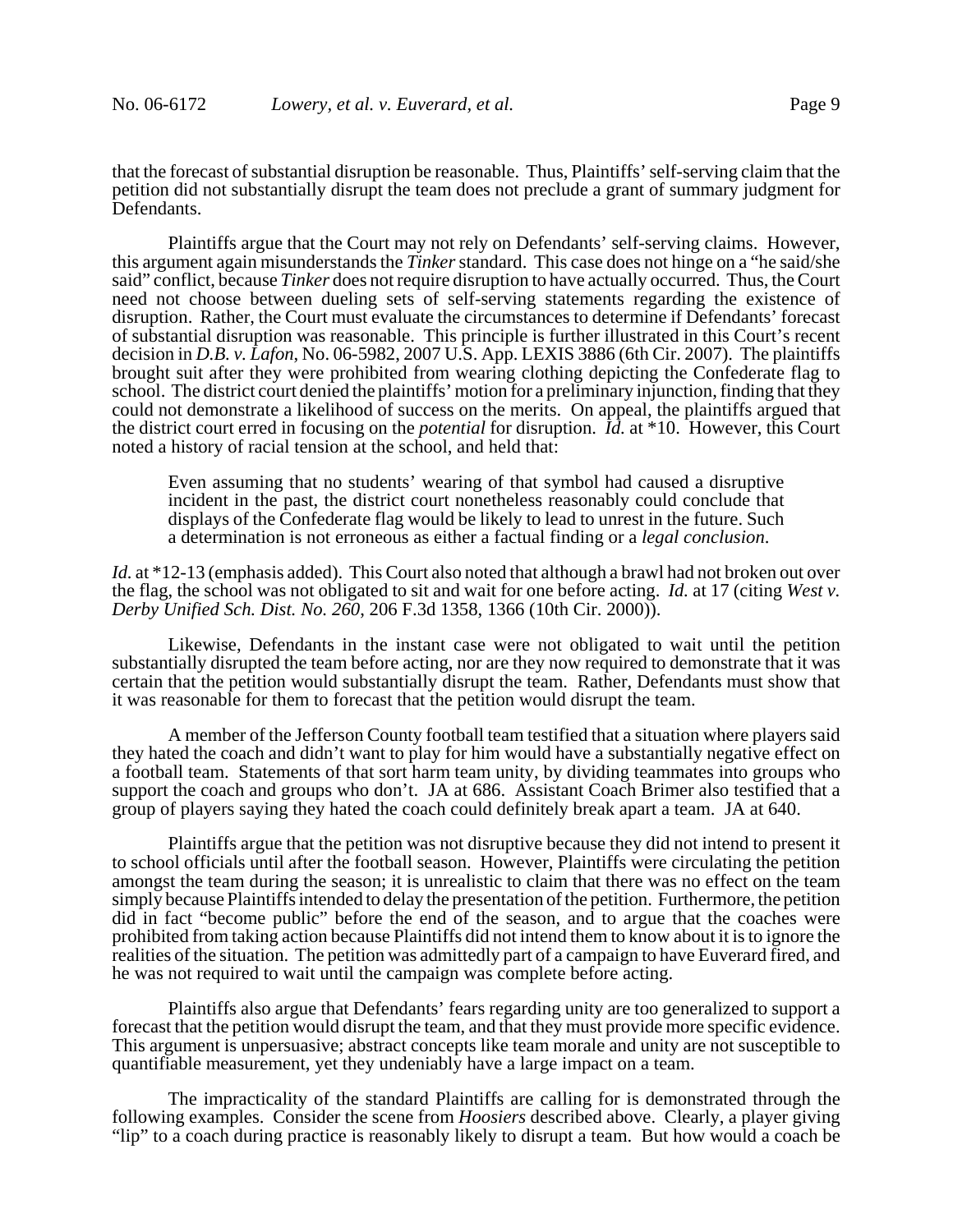able to "prove" this? One suggestion would be to poll the team. However, this would be unworkable, as it would effectively place the coach's ability to discipline his players in the hands of the players themselves. This would be akin to "putting the inmates in charge of the asylum." By deciding amongst themselves that disrespectful and insubordinate actions are not disruptive to the team, the players could hamstring the coach's ability to maintain order and discipline.

As another example, suppose that a student was given a detention after making a smart aleck remark to a teacher. It is difficult to see how the teacher could "prove" that this one particular incident substantially disrupted the school. However, the incident would clearly negatively affect the school's overall ability to maintain order and discipline.

In both of the above examples, the students would be unable to succeed with their First Amendment claims, despite the school officials' likely inability to offer any "proof" beyond common-sense conclusions based on human experience. The Supreme Court recently noted that some common-sense conclusions do not require substantial evidentiary support:

We need no empirical data to credit TSSAA's common-sense conclusion that hard-sell tactics directed at middle school students could lead to exploitation, distort competition between high school teams, and foster an environment in which athletics are prized more highly than academics.

*Tenn. Secondary Sch. Athletic Ass'n v. Brentwood Acad.*, \_\_ U.S. \_\_, 127 S. Ct. 2489, 2495-96 (2007). Similar common-sense conclusions support the determination, in the instant case, that Plaintiffs' petition was reasonably likely to cause substantial disruption on the Jefferson County football team.

The success of an athletic team in large part depends on its coach. The coach determines the strategies and plays, and "sets the tone" for the team. The coach, particularly at the high school level, is also responsible for providing "an educational environment conducive to learning team unity and sportsmanship and free from disruptions and distractions that could hurt or stray the cohesiveness of the team." *Wildman*, 249 F.3d at 771. The ability of the coach to lead is inextricably linked to his ability to maintain order and discipline. Thus, attacking the authority of the coach necessarily undermines his ability to lead the team. In the instant case, Plaintiff Spurlock admitted that signing the petition was equivalent to saying he had no respect for Euverard. JA at 569. As the Eighth Circuit noted in *Wildman*, coaches are entitled to respect from their players. *Wildman*, 249 F.3d at 772. Plaintiffs' circulation of a petition stating "I hate Coach Euvard [sic] and I don't want to play for him" was a direct challenge to Euverard's authority, and undermined his ability to lead the team. It could have no other effect.

In addition to challenging Euverard's authority, the petition threatened team unity. In most instances, school officials would be more likely to fire a coach who had a horrible season than one who had a successful season. Thus, players advocating the removal of a coach would have a powerful incentive to give less than one hundred percent. The Court is not accusing Plaintiffs of this behavior; Plaintiffs all claim to have played their hardest despite their feelings for Euverard. However, after every missed block, dropped pass, or blown tackle, it would only be natural for other players, knowing the situation, to question Plaintiffs' motivation.**<sup>2</sup>** This would inevitably increase the tension on the team.

**<sup>2</sup>** The infamous Chicago "Black Sox," who threw the 1919 World Series, were motivated in part by their dislike of the team's owner, Charles Comiskey. *See* ELIOT ASINOF, EIGHT MEN OUT (1963). When Coach Byron Scott was fired by the New Jersey Nets in January of 2004, there was widespread speculation that his players had mutinied against him. *See* Mark Heisler, *Desperate Times for Desperate Teams*, L.A. TIMES, Feb. 12, 2006, at D5.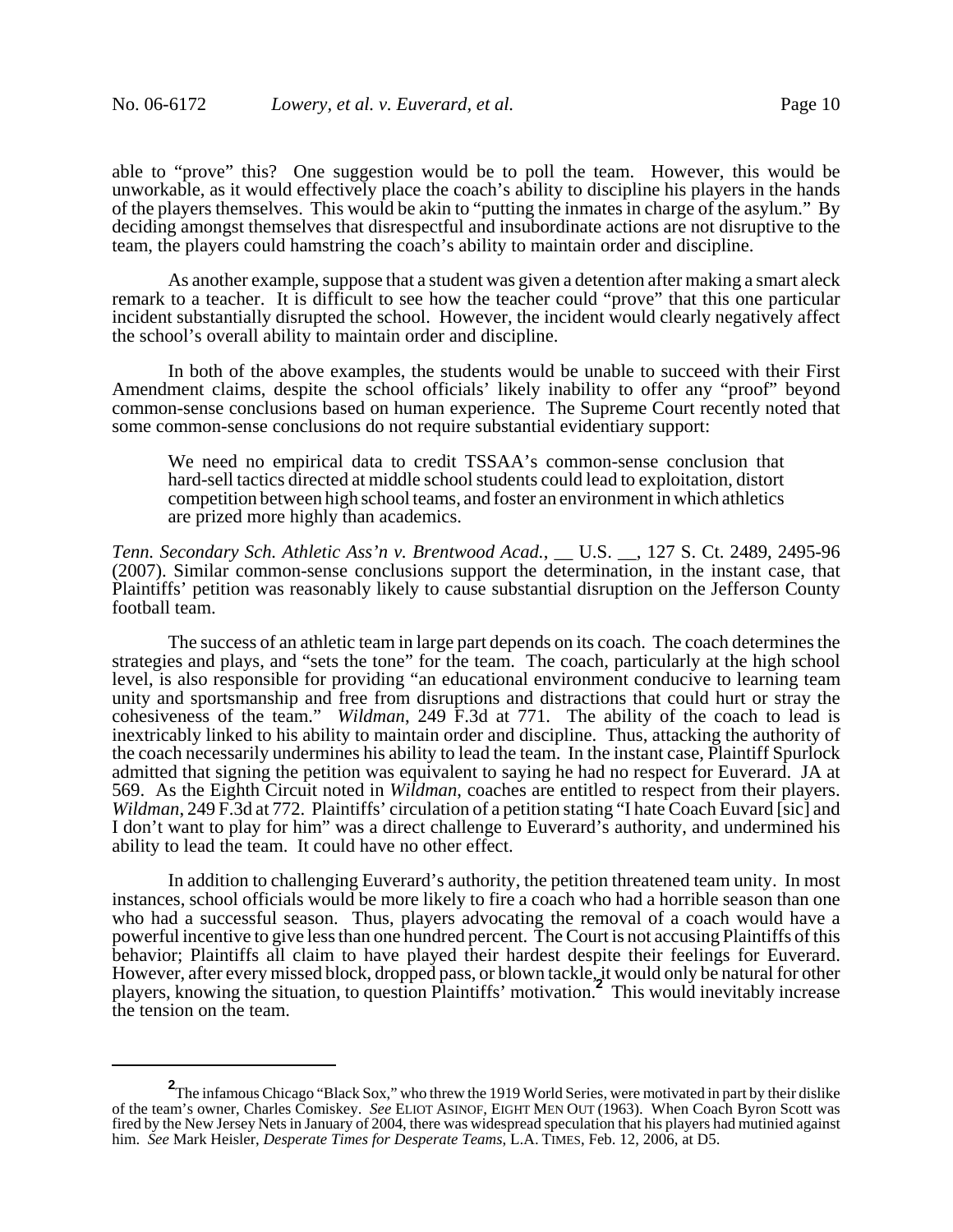The circulation of the petition necessarily divided players into two camps, those who supported Euverard and those who didn't. Although team chemistry is impossible to quantitatively measure, it is instrumental in determining a team's success. Joakim Noah, a player on the University of Florida basketball team that won consecutive NCAA championships in 2006 and 2007, stated that "the difference between winning and losing is so, so small. . . . It's teams that really play together that win. Team chemistry is such a sensitive thing, but we really, really have it." Paola Boivin, *Gators Bare Their Championship Teeth*, ARIZONA REPUBLIC, Mar. 19, 2007, at 11.

Mutual respect for the coach is an important ingredient of team chemistry. The Detroit Tigers were the talk of the baseball world during the 2006 season, due to their remarkable turnaround and run to the World Series. An opposing player attributed the Tigers' success to "a manager they all trust and respect and that they are behind, and a team chemistry that seems pretty unified." John Lowe, *Add in Some Hot Bats, and the Tigers Have Found Their Swagger*, DETROIT FREE PRESS, Oct. 16, 2006, at 5. See also Mark Gaughan, *Expectations Low in an Uncertain Era*, BUFFALO NEWS, Sep. 7, 2006, at C11 ("I truly believe there is team chemistry. I believe the players truly believe and respect Coach Jauron."); David Boyce, *Central Missouri State Working for Series Title*, KANSAS CITY STAR, May 10, 2002, at D8 ("We have a deep respect for our coaches . . . We know they know what they are doing. We have a good team chemistry.").

Conversely, conflict between a player and the coach can shake "the very foundation of team chemistry." Greg Boeck, *Revolution on Court: Players' Defiance Upsets NBA Leadership Picture*, USA TODAY, Dec. 21, 2000, at C1. One sportswriter has noted that:

The feud between [the player and coach] ultimately tore at the fabric of team chemistry and may have contributed to [the team's] postseason failure. At best, the constant discord created an uncomfortable atmosphere on the team. *At worst, it forced players to choose between a coach and a teammate, creating a fissure of distrust and disunity*.

Glenn Nelson, *Ready to Blow? Enigmatic George Karl Can't Understand Why He's Misunderstood*, SEATTLE TIME, Nov. 1, 1995, at H3 (emphasis added). Conflict between a player and coach has also been described as a "cancer." Selena Roberts, *From Sleepless to Selfless*, NEW YORK TIMES, Dec. 10, 1996, at B13.

The Court does not have an idealized, pristine view of athletic teams. Athletic teams are a family of sorts, and, like any family, it is inevitable that there will be some squabbles. Games are emotional affairs, and players and coaches may exchange angry words in the heat of the moment. From time to time, players may also vent their frustrations over play calls, lack of playing time, etc. The petition in this case, however, cannot be characterized as an isolated expression of dissatisfaction. The petition, stating "I hate Coach Euvard [sic] and I don't want to play for him" was part of a concerted effort to have Euverard fired. Such a petition would necessarily force players to choose between Euverard and the players that opposed him.

School officials have a duty to prevent disturbances. *Lavine*, 257 F.3d at 289. In the context of school athletics, this duty consists of providing "an educational environment conducive to learning team unity and sportsmanship and free from disruptions and distractions that could hurt or stray the cohesiveness of the team." *Wildman*, 249 F.3d at 771. Plaintiffs suggest that the initial meeting where Euverard questioned the players about the petition was itself a constitutional violation. This argument is without merit; it is based on the mistaken premise that *Tinker* requires actual disruption to occur before school officials may act. Under Plaintiffs' theory, school officials

**<sup>3</sup>** *See also* Lacy J. Banks, *Wilkins, NBA Coaches Deserve More Backing*, CHICAGO SUN-TIMES, Apr. 26, 2000.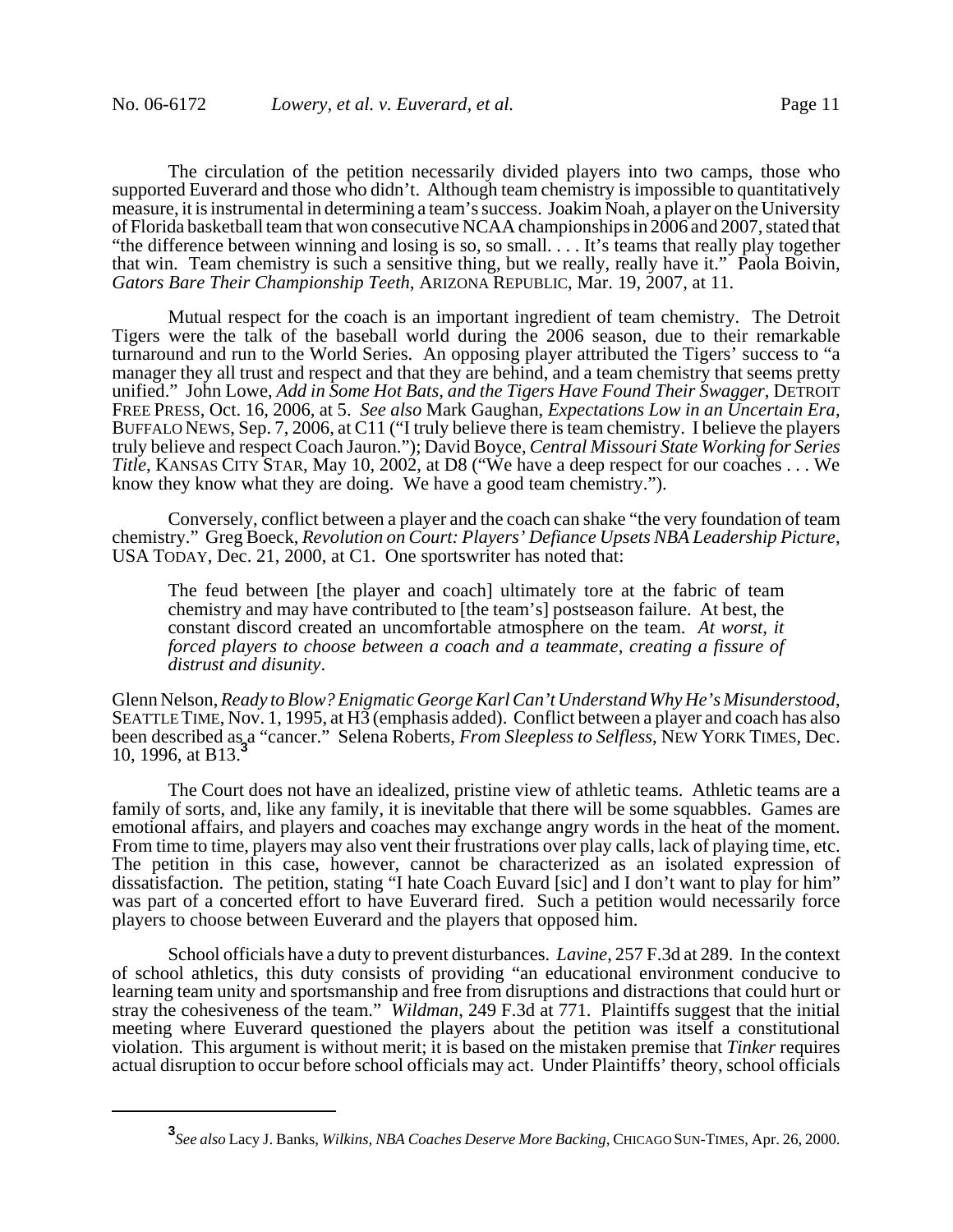would be between the proverbial rock and hard place: either they allow disruption to occur, or they are guilty of a constitutional violation. Such a rule is not required by *Tinker*, and would be disastrous public policy: requiring school officials to wait until disruption actually occurred before investigating would cripple the officials' ability to maintain order.

School officials have an affirmative duty to not only ameliorate the harmful effects of disruptions, but to prevent them from happening in the first place. For Euverard and the other coaches to have turned a blind eye to a potential threat to team unity would have been a grave disservice to the other players on the team. It was therefore appropriate for the coaches to hold a meeting with the players regarding the petition. Plaintiffs Lowery, Giles, and Dooley do not dispute that they were insubordinate at the meeting, and Dooley admitted saying "I know how much you hate him, and you guys need to leave with us right now" to the other players. JA at 673.

"Forecasting disruption is unmistakably difficult to do"; thus, "*Tinker* does not require certainty that disruption will occur." *Lavine*, 257 F.3d at 989. Based on the circumstances, it was reasonable for Defendants to believe that the petition would disrupt the team, by eroding Euverard's authority and dividing players into opposing camps. This belief was bolstered by Plaintiffs' insubordinate and disruptive acts at the team meeting.**<sup>4</sup>** Thus, the petition was not protected by *Tinker*, and Defendants did not violate Plaintiffs' First Amendment rights by removing them from the football team. Because there was no constitutional violation, it is not the Court's place to approve or disapprove of Euverard's actions.

This conclusion is supported by the analogous reasoning of the Supreme Court in *Connick v. Myers*, 461 U.S. 138 (1983). We recognize that *Connick* was decided in the context of government employment, using the standard laid down in *Pickering v. Board of Educ.*, 391 U.S. 563 (1968). Cases involving government employees are generally inapplicable to cases involving students. However, student athletes have greater similarities to government employees than the general student body. As discussed above, it is well-established that participation in athletics is not a constitutional right, and student athletes are subject to greater restrictions than the student body at large. The Supreme Court has noted that:

By choosing to "go out for the team," [student athletes] voluntarily subject themselves to a degree of regulation even higher than that imposed on students generally. . . . Somewhat like adults who choose to participate in a "closely regulated industry," students who voluntarily participate in school athletics have reason to expect intrusions upon normal rights and privileges, including privacy.

*Vernonia*, 515 U.S. at 657 (quotation omitted).

There is a crucial distinction between the government regulating the citizenry in its sovereign capacity, and managing programs that citizens participate in voluntarily. "It is a long-settled principle that governmental actions are subject to a lower level of First Amendment scrutiny when 'the governmental function operating . . . [is] not the power to regulate or license, as lawmaker, ... but, rather, as proprietor, to manage [its] internal operation[s] ...." United States v. Kokinda, 497 U.S. 720, 725 (1990) (plurality opinion) (quoting *Cafeteria & Restaurant Workers v. McElroy*, 367 U.S. 886, 896 (19 interest in running an effective workplace can in some circumstances outweigh employee speech rights . . . so too can an athletic league's interest in enforcing its rules sometimes warrant curtailing the speech of its voluntary participants."); *Waters v. Churchill*, 511 U.S. 661, 671 (1994) (plurality opinion) (The government has "a freer hand in regulating the speech of its employees than it has in

**<sup>4</sup>** Plaintiff Spurlock was not present at the initial meeting. As described above, Spurlock met with Euverard the following day, where he reiterated his desire to not play for Euverard.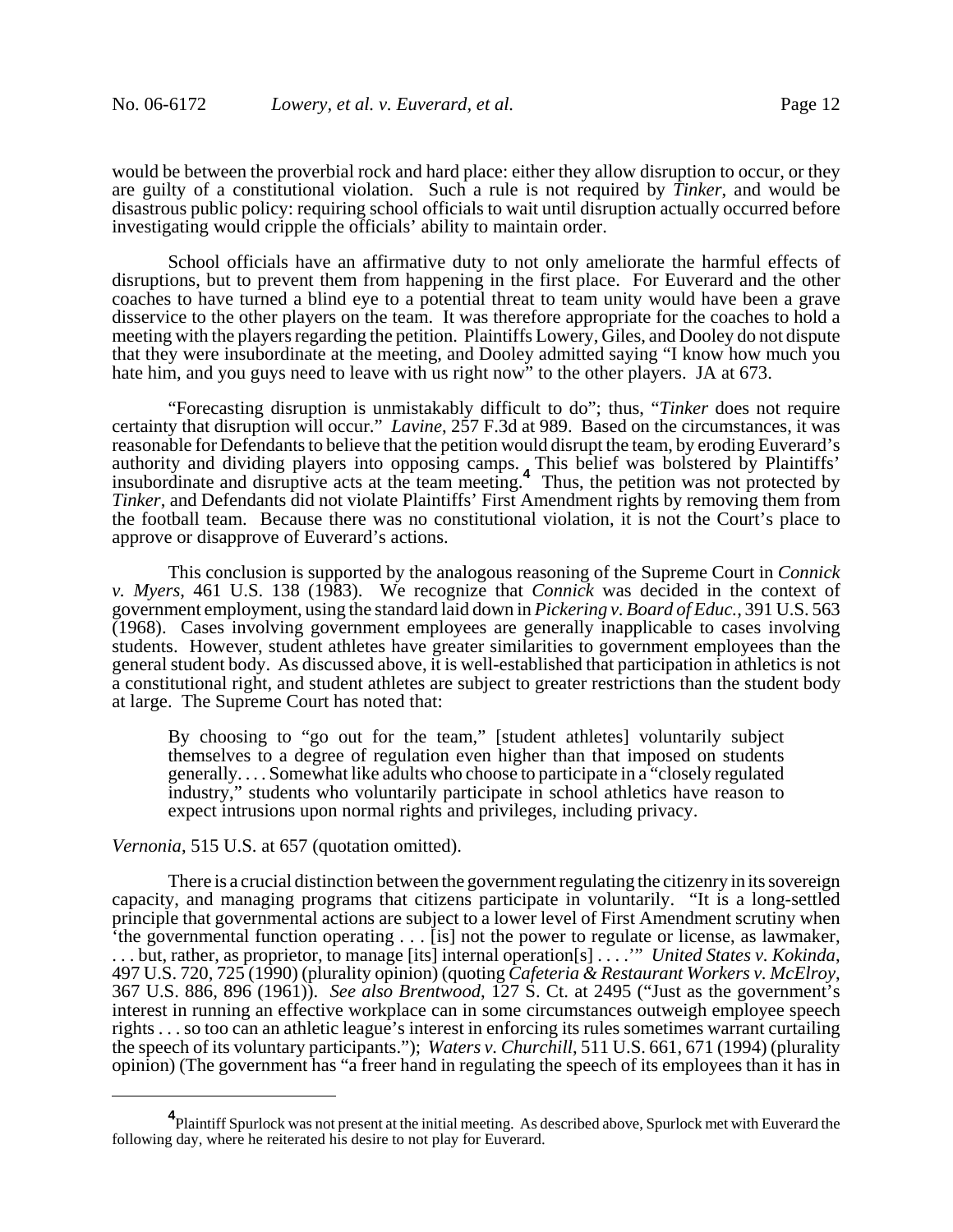regulating the speech of the public at large."); *Rust v. Sullivan*, 500 U.S. 173 (1991) (The government, when managing a voluntary program, can regulate conduct, including speech, that is germane to the purpose of the program.).

Similarly, there is a difference between the way a school relates to the student body at large, and to students who voluntarily "go out" for athletic teams. This Court has specifically recognized the distinction between the role of a teacher and a coach. *Dambrot*, 55 F.3d at 1190. Restrictions that would be inappropriate for the student body at large may be appropriate in the context of voluntary athletic programs. The greater restrictions on student athletes are analogous to the greater restrictions on government employees; thus, legal principles from the government employment context are relevant to the instant case.

In *Connick*, the plaintiff, an assistant district attorney, was informed that she would be transferred to another section. The plaintiff opposed the transfer, and expressed her objections to her supervisor, Connick. When her objections failed to avert the transfer, she "prepared a questionnaire soliciting the views of her fellow staff members concerning office transfer policy, office morale, the need for a grievance committee, the level of confidence in supervisors, and whether employees felt pressure to work in political campaigns." *Connick*, 461 U.S. at 141. Connick terminated the plaintiff after learning of the questionnaire. The plaintiff subsequently brought suit, claiming that her First Amendment rights were violated.

The Supreme Court noted that:

To presume that all matters which transpire within a government office are of public concern would mean that virtually every remark – and certainly every criticism directed at a public official – would plant the seed of a constitutional case. While as a matter of good judgment, public officials should be receptive to constructive criticism offered by their employees, the First Amendment does not require a public office to be run as a roundtable for employee complaints over internal office affairs.

*Id.* at 149. The Supreme Court also noted that:

[The plaintiff] did not seek to inform the public that the District Attorney's Office was not discharging its governmental responsibilities in the investigation and prosecution of criminal cases. Nor did [the plaintiff] seek to bring to light actual or potential wrongdoing or breach of public trust on the part of Connick and others. Indeed, the questionnaire, if released to the public, would convey no information at all other than the fact that a single employee is upset with the status quo. While discipline and morale in the workplace are related to an agency's efficient performance of its duties, the focus of [the plaintiff's] questions is not to evaluate the performance of the office but rather to gather ammunition for another round of controversy with her superiors.

#### *Id.* at 148.

The Supreme Court did hold, however, that part of the questionnaire addressed a matter of public concern: whether employees were pressured to work on political campaigns. The Supreme Court then proceeded to analyze the effect the questionnaire had on the office, and held that:

[I]t requires no unusual insight to conclude that the purpose, if not the likely result, of the questionnaire is to seek to precipitate a vote of no confidence in Connick and his supervisors. Thus, Question 10, which asked whether or not the Assistants had confidence in and relied on the word of five named supervisors, is a statement that carries the clear potential for undermining office relations.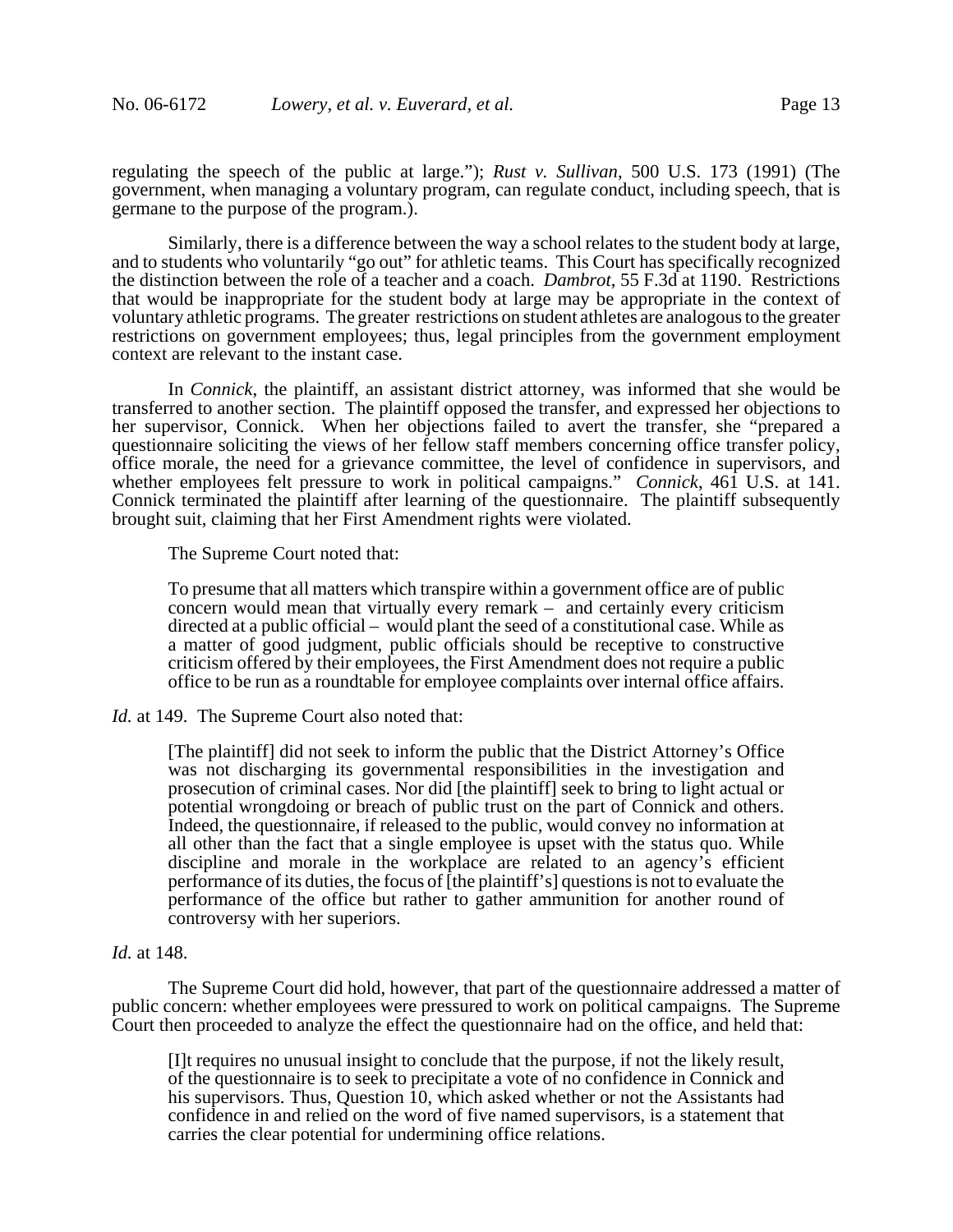*Id.* at 152. The Supreme Court further held that it was not necessary "for an employer to allow events to unfold to the extent that the disruption of the office and the destruction of working relationships is manifest before taking action." *Id.* Finally, the Supreme Court held that "[t]he limited First Amendment interest involved here does not require that Connick tolerate action which he reasonably believed would disrupt the office, undermine his authority, and destroy close working relationships. [The plaintiff's] discharge therefore did not offend the First Amendment." *Id.* at 154.

 We find a segment of the *Connick* reasoning to be analogous to the instant case. Specifically, the Supreme Court considered it self-evident that the questionnaire had "the clear potential for undermining office relations." *Id.* at 152. Thus, Connick could reasonably believe that the questionnaire would "disrupt the office, undermine his authority, and destroy close working relationships." *Id.* at 154.**<sup>5</sup>**

We note that the challenge to Connick's authority was far more oblique than Plaintiffs' challenge to Euverard's authority. The purpose of the Connick questionnaire was to lay the groundwork for a no-confidence vote, but the questionnaire itself did not challenge Connick. In contrast, the petition in the instant case contained (in fact, entirely consisted of) a direct attack on Euverard, and was part of an outright attempt to have him fired. The Supreme Court recognized that employers are not constitutionally required to tolerate threats, even if indirect, to their authority. The Supreme Court found it axiomatic that such threats had "the clear potential for undermining office relations." *Id.* at 152.

If employers are not required to tolerate indirect threats, they are clearly not required to tolerate outright attempts to have them fired. High school football coaches, as well as government employers, have a need to maintain order and discipline. Requiring coaches to tolerate attacks on their authority would effectively strip them of their ability to lead. It would also do a great disservice to other players who wish to play on a team free from strife and disunity; a team cannot function as a unit with groups of players and the coach pulling in opposite directions.

The key to understanding *Connick* and the instant case is that neither case is fundamentally about the right to express one's opinion, but rather the ability of the government to set restrictions on voluntary programs it administers. The distinction is subtle, but important. The First Amendment prevents the state from using its coercive power to prevent people from expressing their opinions. However, managers of government programs necessarily exercise a degree of control over those programs, and the First Amendment does not guarantee that there will be no losers in intraoffice politics. The plaintiff in *Connick* engaged in intra-office politicking to reverse a management decision she disagreed with. Her efforts were unsuccessful, and she was terminated. The plaintiff had a right to criticize her supervisor; the state could not throw her in jail or deport her for her actions. However, the plaintiff did not have a right to continue working for the supervisor whose authority she challenged.

Likewise, Plaintiffs had, and have, a right to express their opinions about Euverard. Plaintiffs engaged in the equivalent of intra-office politicking to have Euverard fired. The message that Plaintiffs intended to deliver to the administration was essentially "either he goes or we go." This is not an uncommon situation in sports; owners sometimes have to choose between the players

**<sup>5</sup>** We respectfully disagree with Judge Gilman's assertion that we are grafting a public-concern requirement onto *Tinker*. Our holding in no way rests on a determination of whether Plaintiffs' speech touched on a matter of public or private concern. *Tinker* cases must be evaluated in the context in which they occur, and for the reasons stated above students who participate in voluntary athletic programs bear some similarities to government employees. We cite to *Connick* for the proposition that it is reasonable to forecast that disruption will occur when a subordinate challenges the authority of his or her superior.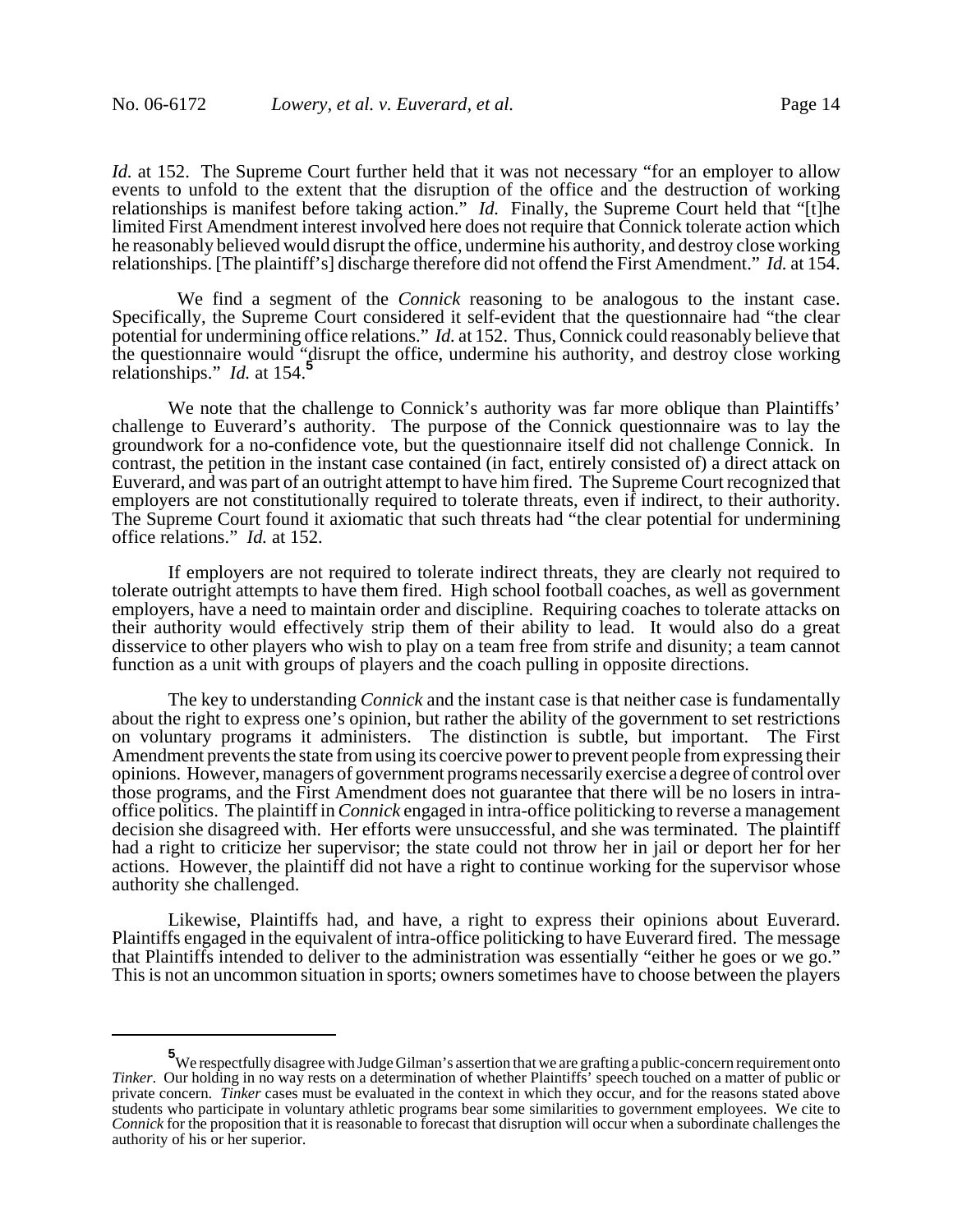and the coach.**<sup>6</sup>** Unfortunately for Plaintiffs, the administration backed Euverard. Plaintiffs, in a sense, got what they desired: they are no longer playing for a coach they admittedly did not want to play for.

Of course, the school could not, and did not, suspend them for their opinions. Plaintiffs' ability to attend class has not been threatened. As this Court has noted, "[t]he main purpose of high school is to learn science, the liberal arts and vocational studies, not to play football and basketball." *Crocker*, 980 F.2d at 387. Part of the Eighth Circuit's reasoning in *Wildman* is also particularly relevant to this situation: "The school did not interfere with Wildman's regular education. A difference exists between being in the classroom, which was not affected here, and playing on an athletic team when the requirement is that the player only apologize to her teammates and her coach for circulating an insubordinate letter." *Wildman*, 249 F.3d at 772.**<sup>7</sup>** Plaintiffs' regular education has not been impeded, and, significantly, *they are free to continue their campaign to have Euverard fired*. What they are *not* free to do is continue to play football for him while actively working to undermine his authority.

Confusing the right to express one's opinion with the right to participate in a voluntary government program on one's own terms would lead to an unworkable legal regime. For example, suppose an applicant for a government job told the interviewer that he hated her and did not want to work for her, and was subsequently not hired for the position based on his attitude. If the issue is framed as solely dealing with the applicant's right to express his opinion, he would be able to successfully bring a claim for viewpoint discrimination. That would be an absurd result, and fortunately the First Amendment does not require it. Likewise, if a group of students tried out for a football team and some students told the coach that they hated him and did not want to play for him, while others said that they respected him and wanted to play for him, the coach could select the players with positive attitudes without violating the First Amendment.

As the Supreme Court has noted, the First Amendment does not require a public office to be run as a roundtable for employee complaints over internal office affairs. *Connick*, 461 U.S. at 149. Nor does it require high school football teams to be run in that fashion. When players voluntarily "go out" for a team they implicitly agree to accept the coach's authority. When the government manages a voluntary program it may restrict conduct, including speech, that threatens the purpose of the program.

Of course, players do not completely waive their rights when they join a team: a coach could not dismiss a player simply because the player had religious or political views that were unpopular with his teammates. Nothing of the sort happened in the instant case. Nor was this a whistleblower situation, where players were disciplined for reporting improprieties. Plaintiffs participated in a petition stating "I hate Coach Euvard [sic], and I don't want to play for him," with the avowed intention of having Euverard fired. A consistent theme running throughout *Tinker* and its progeny is that the First Amendment rights of students are more limited than those of adults. Clearly, the Supreme Court would reject out of hand the argument that a government employee has a First Amendment right to attempt to have his or her employer fired. It would make little sense, legal or otherwise, to confer an analogous right upon high school student athletes.

It was reasonable for Defendants to forecast that Plaintiffs' petition would undermine Euverard's authority and sow disunity on the football team. Thus, there was no constitutional

**<sup>6</sup>** *See* Mike Preston, *Billick's Message Has Grown Stale, so Ravens Need a Fresh Approach*, BALTIMORE SUN, Dec. 5, 2005, at E3.

**<sup>7</sup>** The Court notes that Jefferson County football players who signed the petition but apologized to Euverard and told him they wanted to play for him were allowed to remain on the team.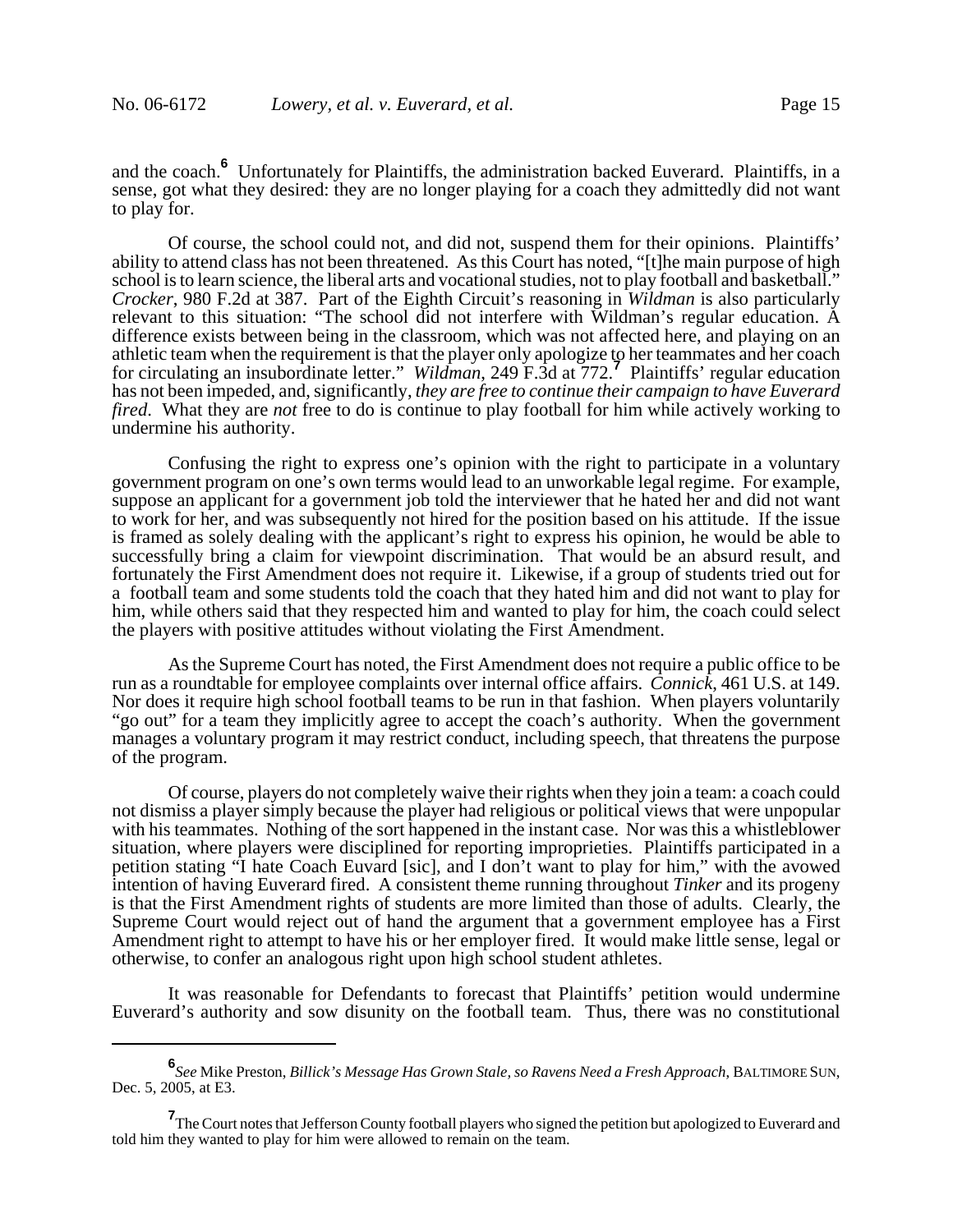violation in Plaintiffs' dismissal from the team. *Tinker* does not require teachers to surrender control of the classroom to students, and it does not require coaches to surrender control of the team to players.

# **III. CONCLUSION**

For the above reasons, we **REVERSE** the district court's denial of summary judgment and remand the case for entry of summary judgment in favor of Defendants.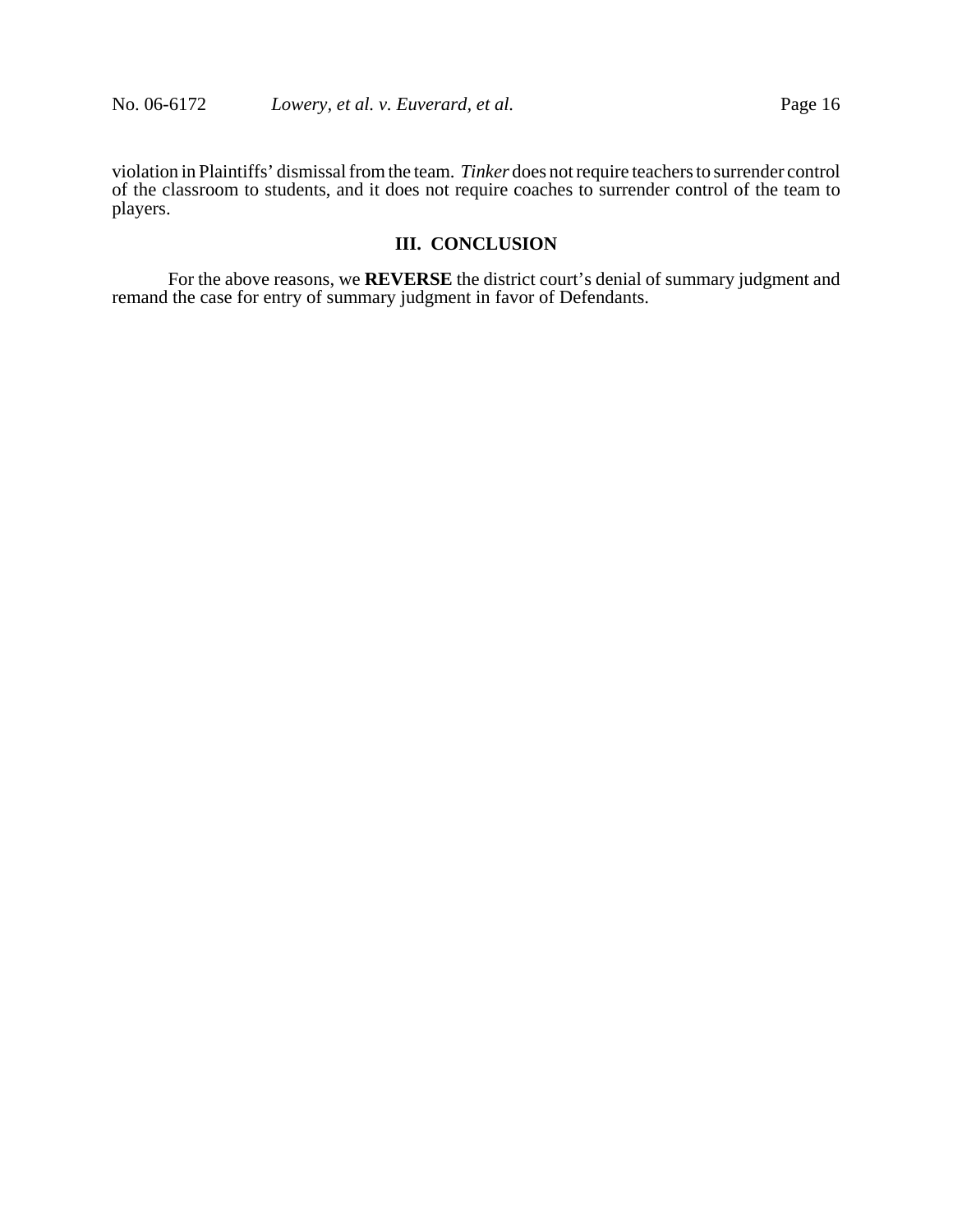# **CONCURRING IN THE JUDGMENT \_\_\_\_\_\_\_\_\_\_\_\_\_\_\_\_\_\_\_\_\_\_\_\_\_\_\_\_\_\_\_\_\_\_\_**

**\_\_\_\_\_\_\_\_\_\_\_\_\_\_\_\_\_\_\_\_\_\_\_\_\_\_\_\_\_\_\_\_\_\_\_**

RONALD LEE GILMAN, Circuit Judge, concurring in the judgment. Contrary to the analysis in the lead opinion, I believe that the writing in question constitutes protected speech under *Tinker* and that the defendants have failed to carry their burden of "demonstrat[ing] any facts which might reasonably have led school authorities to forecast substantial disruption of or material interference with school activities." *See Tinker v. Des Moines Indep. Cmty. Sch. Dist.*, 393 U.S. 503, 514 (1969) ("In order for the State in the person of school officials to justify prohibition of a particular expression of opinion, it must be able to show that its action was caused by something more than a mere desire to avoid the discomfort and unpleasantness that always accompany an unpopular viewpoint."). The student-athletes in the present case, in my opinion, have thus properly asserted a constitutional violation.

But what I find most troubling about the lead opinion's analysis is that it significantly alters First Amendment jurisprudence by grafting the public-concern requirement of *Connick v. Myers*, 461 U.S. 138 (1983), onto the *Tinker* test, an approach never before taken in student-speech cases by either the Supreme Court or any other federal court of appeals to consider the issue. Moreover, the Supreme Court recently had an opportunity to overrule or otherwise alter *Tinker*, but explicitly declined to do so in a way that would affect the outcome of the present case. *See Morse v. Frederick*, 127 S. Ct. 2618, 2622 (2007) (holding that "a [high school] principal may, consistent with the First Amendment, restrict student speech at a school event, when that speech is reasonably viewed as promoting illegal drug use"). I nonetheless concur in the judgment because I believe that the First Amendment right as applied to the particular circumstances in this case was not so clearly established at the time of the alleged violation as to deprive the defendants of qualified immunity.

### **I. The lead opinion's application of** *Connick* **in a student-speech case is unprecedented**

Although the lead opinion purports to apply *Tinker*, what it actually applies is the publicconcern test announced by the Supreme Court in *Connick*. The Ninth Circuit rejected this very approach in *Pinard v. Clatskanie School District 6J*, 467 F.3d 755 (9th Cir. 2006), and I do not think that we should consider it here. *See Pinard*, 467 F.3d at 766 ("Although *Connick*'s personal matter/public concern distinction is the appropriate mechanism for determining the parameters of a public employer's need to regulate the workplace, neither we, the Supreme Court nor any other federal court of appeals has held such a distinction applicable in student speech cases, and we decline to do so here."). I see no justification for grafting this requirement onto *Tinker* in the absence of Supreme Court caselaw instructing us to do so. *Tinker* has been in force for several decades now, and the Supreme Court's recent holding in *Morse* does nothing to undercut its application to the facts of the present case.

The lead opinion states that "[t]he key to understanding *Connick* and the instant case is that neither case is fundamentally about the right to express one's opinion, but rather the ability of the government to set restrictions on voluntary programs it administers." Lead Op. at 14. It goes on to state that "the First Amendment does not guarantee that there will be no losers in intra-office politics." *Id*. That may be true as a general proposition, but the fact remains that government employees and high school athletes are not similarly situated, despite the lead opinion's analysis to the contrary. Whether we think that "student athletes have greater similarities to government employees than the general student body," Lead Op. at 12, is not determinative. What *is* determinative is that they are not similarly situated under existing caselaw. Furthermore, the Supreme Court has specifically given us one test for students and another test for public employees.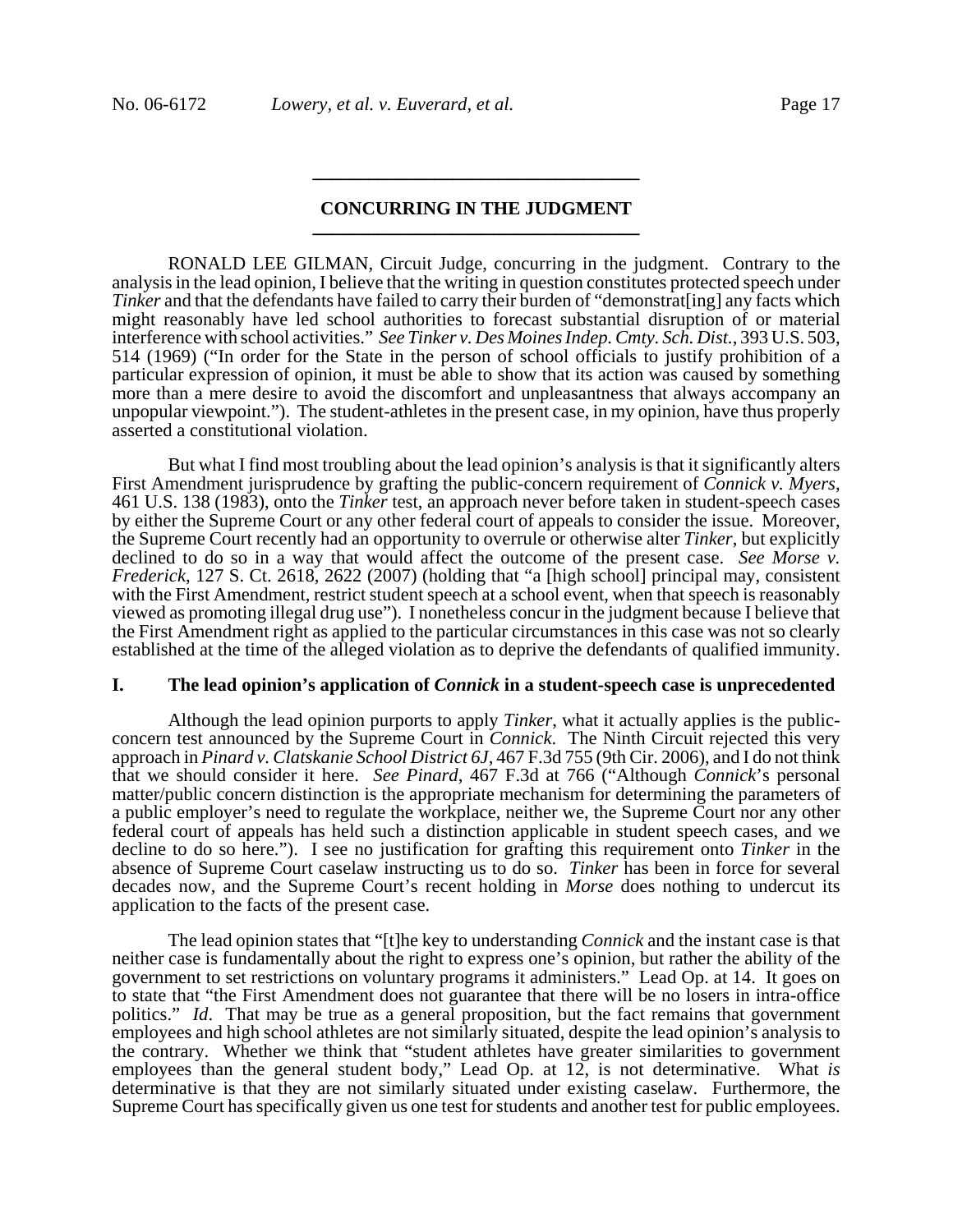Applying *Connick* to the present case seems especially inappropriate given the Supreme Court's recent decision in *Morse*. In *Morse*, a high school senior unfurled a banner bearing the phrase "BONG HiTS 4 JESUS" across the street from his school while watching the Olympic Torch Relay pass through town. *Morse*, 127 S. Ct. at 2622. The viewing of the relay was a schoolsanctioned event. *Id*. Because the principal thought that the banner promoted illegal drug use, she asked the student to take it down, but the student refused. *Id*. The student was suspended as a result, and he subsequently sued the school, alleging that the school had violated his First Amendment rights. *Id*. at 2623.

*Morse* gave the Supreme Court an opportunity to revisit *Tinker* and, had Justice Thomas's view carried the day, to overrule it. *See Morse*, 127 S. Ct. at 2630 (Thomas, J., concurring) (writing separately to state his "view that the standard set forth in [*Tinker*] is without basis in the Constitution"). But the majority did not go that far, confirming only that "the rule of *Tinker* is not the only basis for restricting student speech." *Id*. at 2627. The Court's holding was a narrow one—namely, that "a principal may, consistent with the First Amendment, restrict student speech at a school event, when that speech is reasonably viewed as promoting illegal drug use." *Id*. at 2622. And in reaching this holding, the Court emphasized the "important—indeed, perhaps compelling" interest in deterring drug use among schoolchildren. *Id*. at 2628.

Given the facts of *Morse*, the Supreme Court could well have chosen to add a public-concern requirement to the traditional *Tinker* analysis, but it did not do so. The school superintendent's administrative decision in *Morse* highlighted the fact that the student's speech was not political or espousing a religious viewpoint, but instead was "a fairly silly message promoting illegal drug usage in the midst of a school activity." *Id*. at 2623. But the Court did not depend on this fact in its analysis. Nor did it undercut the force of *Tinker* in a way that has application to the facts of the present case. Justice Alito's concurrence suggests just the opposite. *See id.* at 2638 (Alito, J., concurring) (writing separately to emphasize the special dangers of illegal drug use as grounds for greater regulation of student speech, but joining the majority opinion only "with the understanding that the opinion does not endorse any further extension" of speech restrictions in public schools).

Vague notions of "teamwork" and "unity" are simply not compelling school interests in the way that the prevention of illegal drug use is. Nothing in *Morse* suggests that anything other than a standard *Tinker* analysis is appropriate in the present case, and Justice Alito's concurrence explicitly suggests otherwise. *See id*. ("But I do not read the opinion to mean that there are necessarily any grounds for such regulation that are not already recognized in the holdings of this Court."). I therefore would not alter First Amendment jurisprudence in the way that the lead opinion does.

### **II. The school has not met its burden under** *Tinker*

To be sure, students do not have a general constitutional right to participate in extracurricular activities. Lead Op. at 5. But that is not the issue here. Neither is whether "conflict between a player and the coach can shake 'the very foundation of team chemistry,'" Lead Op. at 11, nor whether "coaches are entitled to respect from their players," Lead Op. at 10. Although both of these statements might well be true, neither presents a legal question. The issue in the present case is whether, under *Tinker*, the students' petition was protected speech. If it was, then the coach would have been within his rights to kick them off the team if, and only if, the school had "demonstrate[d] any facts which might reasonably have led school authorities to forecast substantial disruption of or material interference with school activities." *Tinker*, 393 U.S. at 514; *Pinard*, 467 F.3d at 768 (stating that, under *Tinker*, "the defendants must justify their decision to suspend the players permanently" by showing such facts).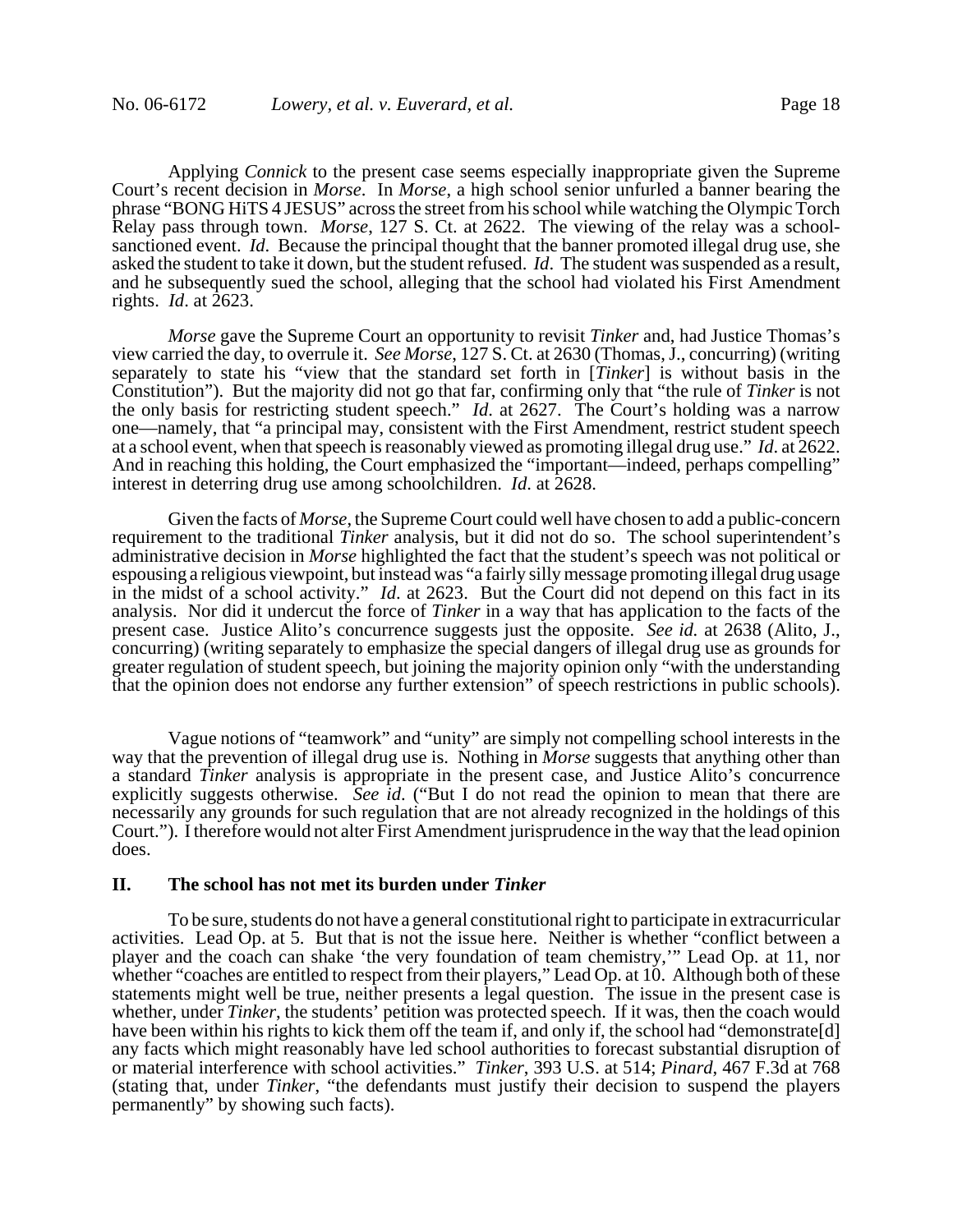The lead opinion is undeniably correct in stating that the school is not required to wait for an actual disruption before acting, nor must the school be certain that a disruption would occur. Lead Op. at 9. It gives lip service to the correct standard under *Tinker*—that the forecast of substantial disruption be reasonable—but then fails to apply the standard correctly. Instead, it improperly places the burden on the students to prove that there would not have been a disruption. This is simply not the test articulated in *Tinker*. The school bears the burden of demonstrating sufficient facts to support its forecast of substantial disruption. *See id.* at 514. It has not done so here.

Nor do I see in the record any claim by the defendants that the petition was disruptive in and of itself. What the record *does* contain is one player's opinion that "a situation where players said they hated the coach and didn't want to play for him would have a substantially negative effect on a football team," and an assistant coach who testified that, in his opinion, "a group of players saying they hated the coach could definitely break apart a team." Lead Op. at 9. At most, the defendants have asserted a generalized fear of disruption to team unity based on the students' critical opinion of Euverard's ability as a coach. This is simply not enough to meet the "substantial disruption" standard of *Tinker*. *See Tinker*, 393 U.S. at 511 ("[S]chool officials cannot suppress expressions of feelings with which they do not wish to contend.") (quotation marks omitted); *Seamons v. Snow*, 206 F.3d 1021, 1030 (10th Cir. 2000) ("[C]oaches may not penalize players for engaging in peaceful speech activity which does not create substantial disorder, materially disrupt class work, or invade the rights of others.").

Moreover, a review of the record shows that there was no possibility of disruption or interference, nor did the players intend that there be one, until Euverard found out about the petition, became upset, and decided to "smoke out" the culprits and dismiss them from the team. There are no facts in the record suggesting that any disruption could have been reasonably forecast. The plaintiffs had no intention of quitting the team and were not otherwise "problem" players. Euverard did not even find out about the petition until one of the other players, who is not a party in this case, informed one of the assistant coaches.

### **III. The Ninth Circuit's analysis in** *Pinard* **is persuasive**

In my view, the facts of the present case are closer to those in *Pinard v. Clatskanie School District 6J*, 467 F.3d 755 (9th Cir. 2006), than to those in *Wildman ex rel. Wildman v. Marshalltown School District*, 249 F.3d 768 (8th Cir. 2001), the latter case being the one relied upon by the lead opinion. Moreover, I believe that *Pinard* persuasively explains why the lead opinion's reliance on *Connick* is misplaced.

The lead opinion argues that the "crucial distinction" distinguishing *Pinard* from the present case is that "the coach in *Pinard* voluntarily put his authority into play, so to speak" by telling the players that if they wanted him to quit, that he would do so. Lead Op. at 8. I disagree that *Pinard* can be so easily distinguished on this basis. The Ninth Circuit certainly did not rely on this point in concluding that the petition was protected under the First Amendment. *Pinard*, 467 F.3d at 768- 69. As in the present case, the *Pinard* plaintiffs alleged that the coach had engaged in abusive and intimidating behavior toward the players. *Id*. at 760. The players, after a team meeting where the coach "told the players that if they wanted him to quit, they should say so, and he would resign," signed a typewritten petition asking the coach to resign. *Id*. All players but one (the coach's son) signed the petition. *Id*. at 761.

Arguably the petition in *Pinard* exhibited even greater insubordination than the one in the present case, because the cocaptains of the team in that case presented the petition directly to the coach himself in the middle of the season. *Id*. at 761. In contrast, Lowery and the other students here had no intention of presenting the petition until after the football season had ended. Nor did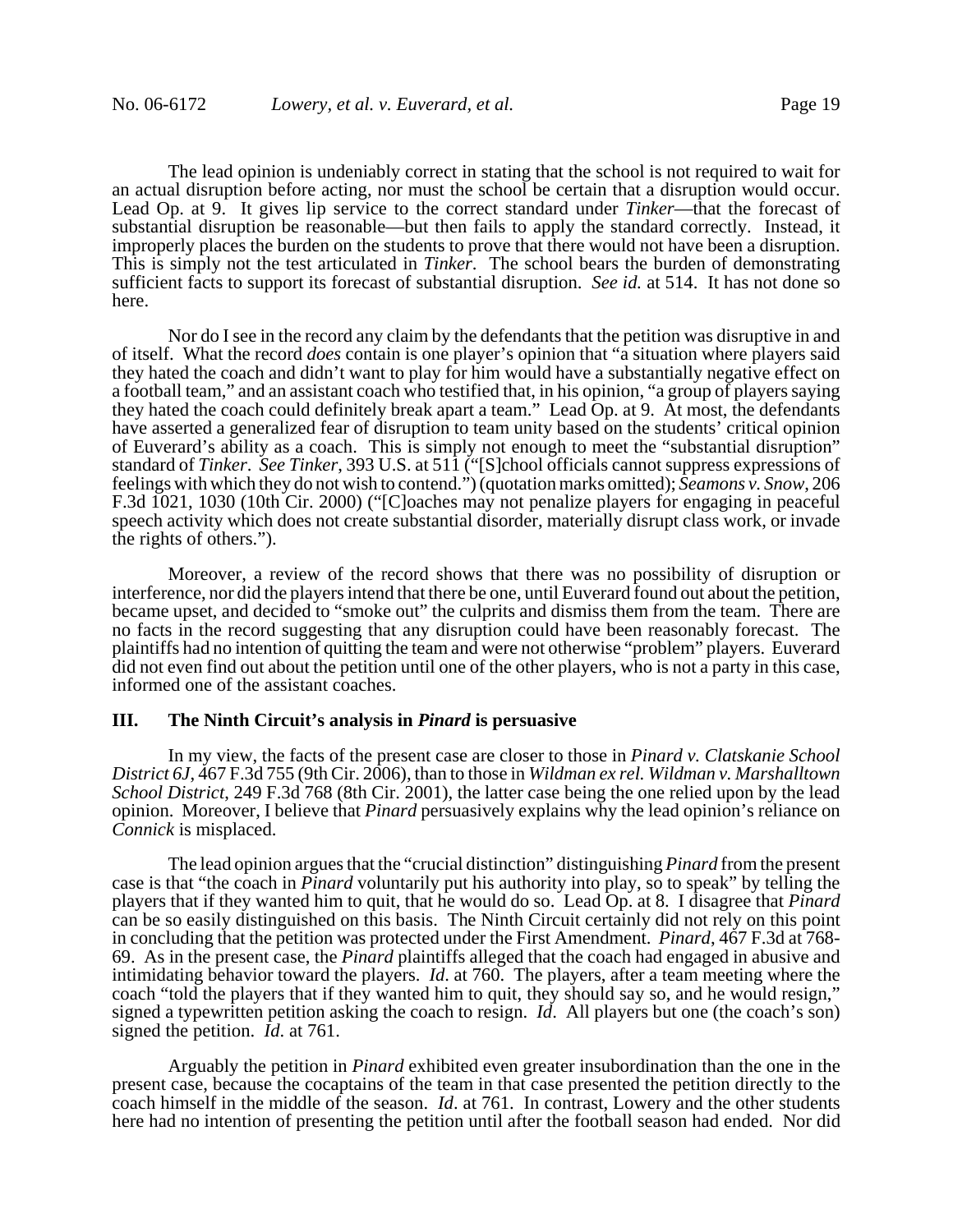any of the students themselves actually present the petition to any teacher or coach. For purposes of summary judgment, we must consider these facts in the light most favorable to Lowery and his fellow plaintiffs. *See Spirit Airlines, Inc. v. Nw. Airlines, Inc*., 431 F.3d 917, 930 (6th Cir. 2005) (noting, in reviewing a district court's grant of summary judgment, that "[w]e must also consider all facts in the light most favorable to the non-movant and must give the non-movant the benefit of every reasonable inference") (quotation marks omitted).

I further disagree with the lead opinion's reliance on *Wildman*. The *Wildman* court cited the governing standard both from *Tinker* and from *Bethel School District No. 403 v. Fraser*, 478 U.S. 675 (1986), the latter governing vulgar, lewd, obscene, or plainly offensive speech. A review of the *Wildman* opinion does not reveal which standard the Eighth Circuit used in its analysis. What it does reveal is that the court there focused on the alleged insubordinate nature of the speech, coupled with the conclusory statement that "coaches deserve a modicum of respect from athletes, particularly in an academic setting." *Wildman*, 249 F.3d at 772. It also implied that had Wildman's speech been on a more important topic, that it may have been protected under either framework. *See id*. ("Here, in an athletic context [de]void of the egregious conduct which spurred the football player's speech about the hazing incident in *Seamons* [*v. Snow*, 206 F.3d 1021 (10th Cir. 2000)], and where Wildman's speech called for an apology, no basis exists for a claim of a violation of free speech.").

The problem with the Eighth Circuit's analysis as applied to the present case is that it improperly makes a value judgment on the speech itself, something that is not part of the *Tinker* analysis. As the plaintiffs here correctly point out, viewpoint discrimination is simply not tolerated under *Tinker*. But this is precisely the effect of the lead opinion's statement that "a coach could not dismiss a player simply because the player had religious or political views that were unpopular with teammates." Lead Op. at 30. In a pure speech case such as the present one, such a value judgment is inappropriate in the absence of extenuating circumstances, such as a school's commitment to combating illegal drug use. *See Tinker*, 393 U.S. at 505-06 (noting that the Supreme Court has repeatedly held that "pure speech . . . is entitled to comprehensive protection under the First Amendment") (quotation marks omitted); *Morse*, 2007 WL 1804317, at <sup>\*</sup>11 (holding that the "First Amendment does not require schools to tolerate at school events student expression" that could be reasonably construed as promoting illegal drug use, but emphasizing the holding as inextricably entwined with the school's policy against drug use).

There is no disputing the fact that "student athletes are subject to more restrictions than the student body at large." Lead Op. at 5 (citing *Vernonia Sch. Dist. 47J v. Acton*, 515 U.S. 646 (1995)). And "[b]y choosing to 'go out for the team,' [student-athletes] voluntarily subject themselves to a degree of regulation even higher than that imposed on students generally." *Id*. at 657. At the same time, however, a student-athlete does not, as suggested by the lead opinion, enjoy fewer First Amendment rights under *Tinker* because of his or her choice to participate in high school athletics. Lead Op. at 5-6. The examples given by the Court in *Vernonia* of increased regulation over studentathletes—submitting to a preseason physical exam, acquiring adequate insurance coverage, signing an insurance waiver, maintaining a minimum grade point average, and complying with rules of conduct, dress, or training hours, *Vernonia*, 515 U.S. at 567—do not support a similar restriction on free-speech rights.

In sum, we need look no further than the now-famous language from *Tinker* to guide the analysis in this case:

A student's rights, therefore, do not embrace merely the classroom hours. When he is in the cafeteria, *or on the playing field*, or on the campus during the authorized hours, he may express his opinions, even on controversial subjects like the conflict in Vietnam, if he does so without materially and substantially interfering with the requirements of appropriate discipline in the operation of the school . . . .